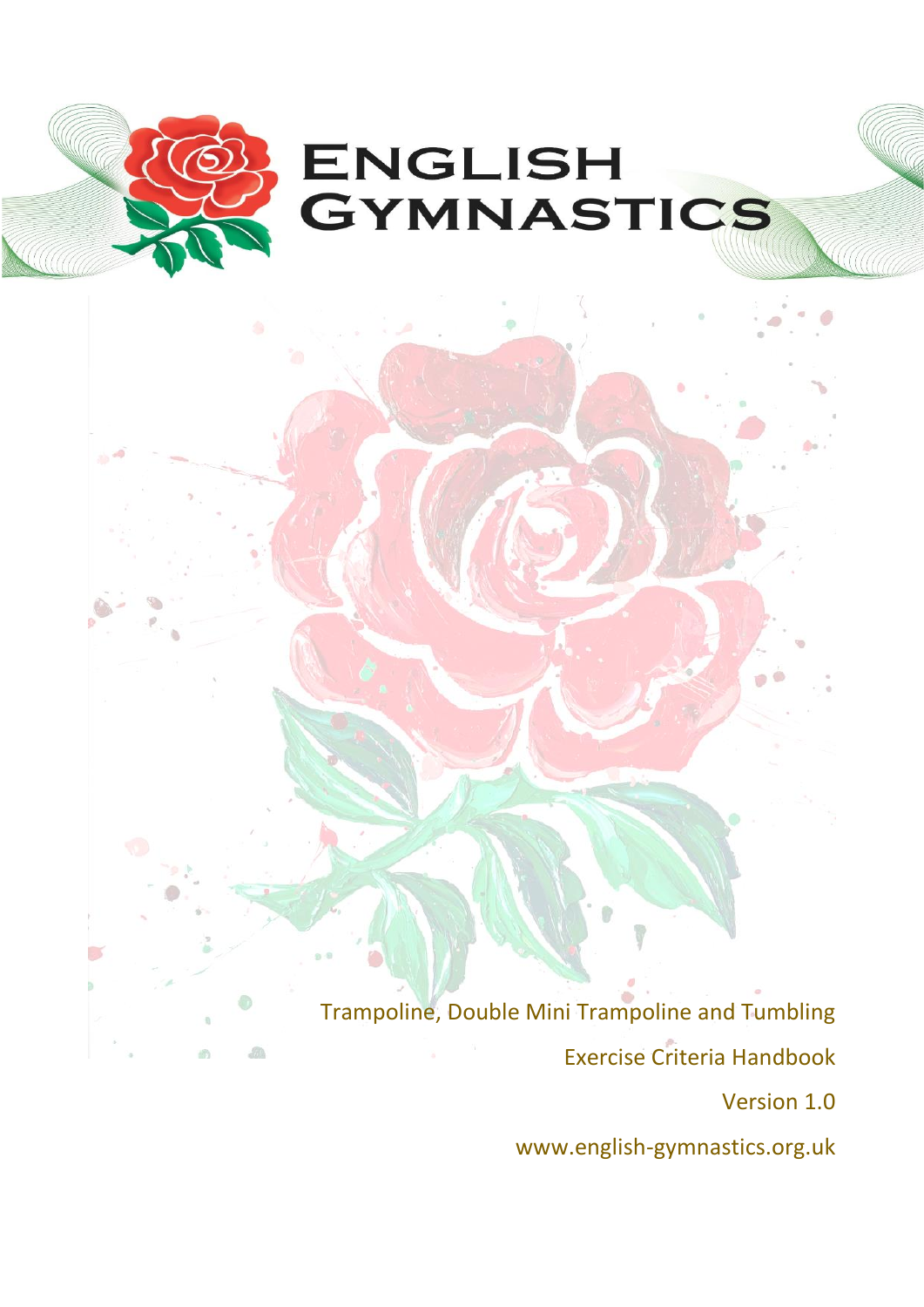# Table of Contents

 $\mathbb{Z}$ 

 $\sqrt{2}$ 

 $\oplus$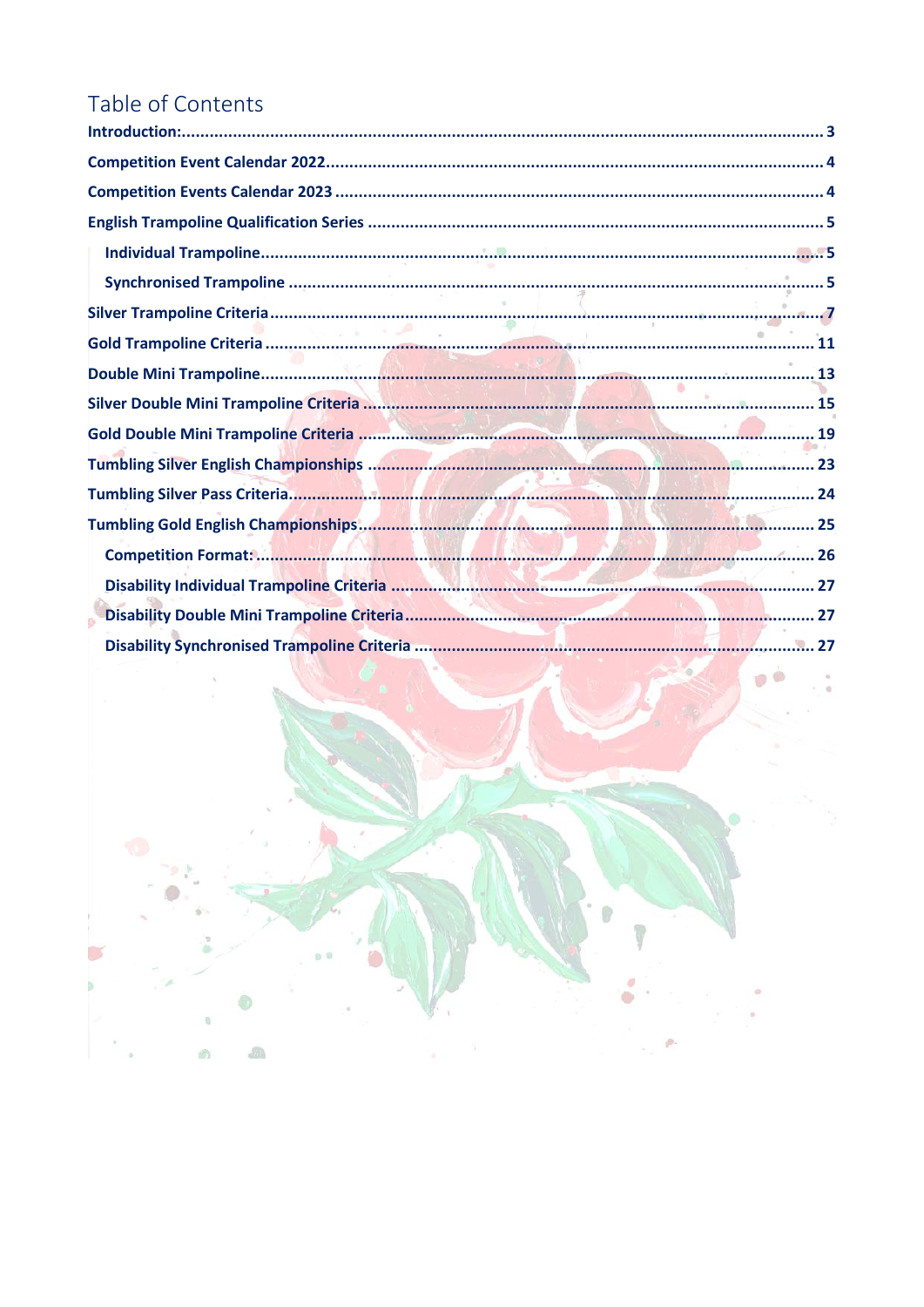# <span id="page-2-0"></span>Introduction:

Welcome to our new document layout. We are hoping to make finding information easier and more efficient with this new layout. Within this document you will find easy fast access to all the competition routines and criteria. Dates and venue information has been added to this document for ease.

Orientation sessions will **NOT** be held at English Qualification events. Unless otherwise stated, all Silver Level gymnasts will compete on a Saturday and Gold level will compete on a Sunday.

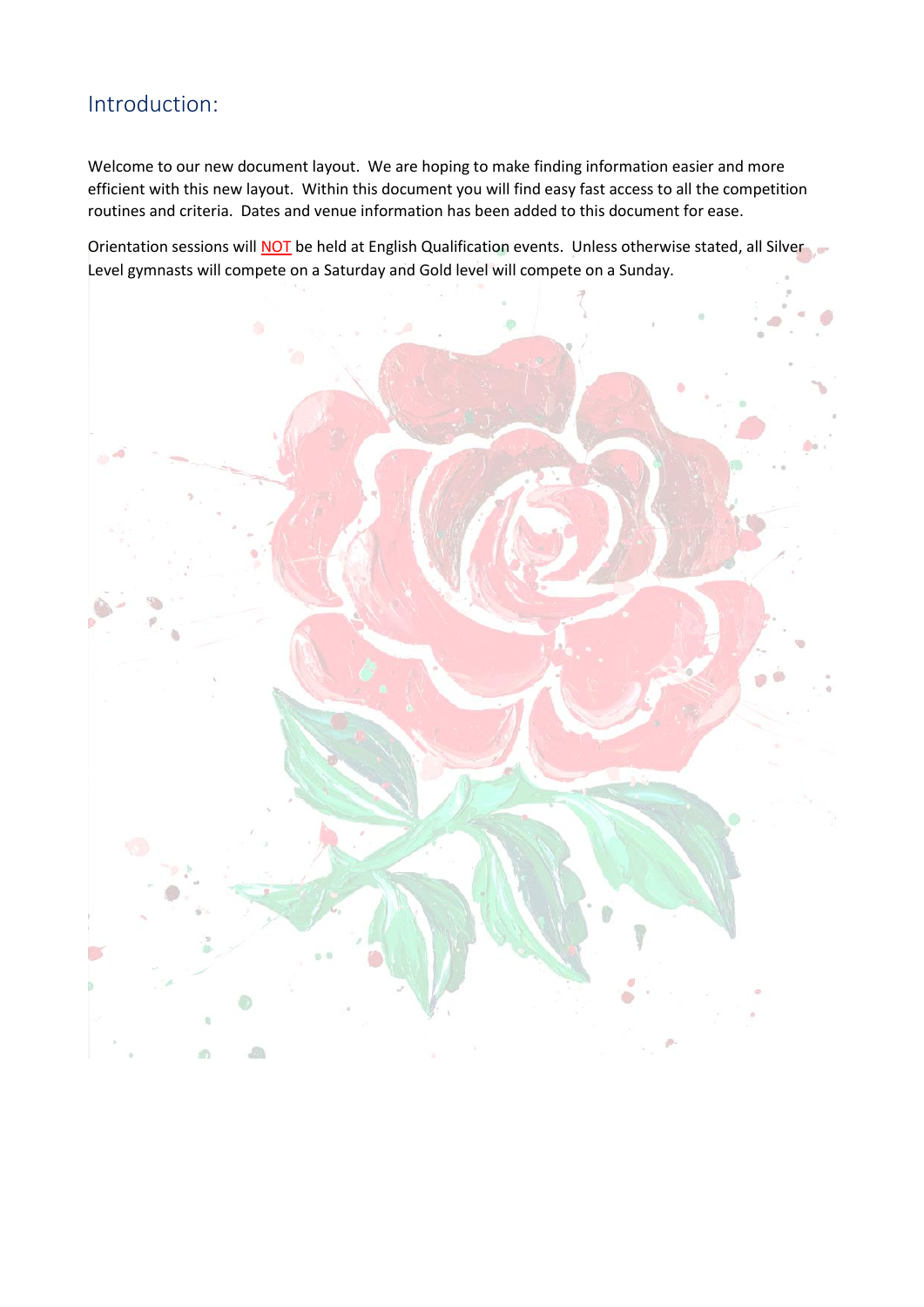# Competition Event Calendar 2022

<span id="page-3-0"></span>

| <b>Series Dates and Venues 2022</b> |                                                                                             |
|-------------------------------------|---------------------------------------------------------------------------------------------|
| <b>Event Name:</b>                  | <b>English Qualification Series 1</b>                                                       |
| <b>Event Date:</b>                  | 23rd & 24th April 2022                                                                      |
| <b>Entry Opening Date:</b>          | 21 <sup>st</sup> February 2022                                                              |
| <b>Entry Closing Date:</b>          | Noon on the: 30 <sup>th</sup> March 2022                                                    |
| <b>Event Location:</b>              | <b>Telford International Centre</b>                                                         |
| Disciplines:                        | TRI, TRS, DMT and DIS                                                                       |
| Levels and age groups:              | Gold, Silver all age groups                                                                 |
| Event Name:                         | English Qualification Series 2 & Tumbling Silver Championships                              |
| Event Date:                         | 16 <sup>th</sup> & 17 <sup>th</sup> July 2022 (15 <sup>th</sup> only for Silver TUM Champs) |
| <b>Entry Opening Date:</b>          | 25 <sup>th</sup> April 2022                                                                 |
| <b>Entry Closing Date:</b>          | Noon on the: 9 <sup>th</sup> June 2022                                                      |
| <b>Event Location:</b>              | <b>Telford International Centre</b>                                                         |
| Disciplines:                        | TRI, TRS, DMT, DIS and TUM (Silver Only)                                                    |
| Levels and age groups:              | Gold, Silver all age groups                                                                 |
| <b>Event Name:</b>                  | <b>English Championships &amp; Tumbling Gold Championships</b>                              |
| <b>Event Date:</b>                  | 14 <sup>th,</sup> 15 <sup>th</sup> and 16 <sup>th</sup> October 2022                        |
| <b>Entry Opening Date:</b>          | 18 <sup>th</sup> July 2022                                                                  |
| 1st Entry Closing Date:             | Noon on the: 8 <sup>th</sup> September 2022                                                 |
| 2 <sup>nd</sup> Entry Closing Date: | Noon on the: 16 <sup>th</sup> September 2022                                                |
| <b>Event Location:</b>              | <b>Sheffield EIS</b>                                                                        |
| <b>Disciplines:</b>                 | TRI, TRS, DMT, DIS and TUM (Gold Only)                                                      |
| Levels and age groups:              | Gold, Silver all age groups                                                                 |

# Competition Events Calendar 2023

 $\mathbf{p}$ 

# Series Dates and Venues 2023

<span id="page-3-1"></span>

| <b>Event Name:</b>                  | <b>English Qualification Series 1</b>                                                                           |
|-------------------------------------|-----------------------------------------------------------------------------------------------------------------|
| <b>Event Date:</b>                  | 22nd, 23rd April 2023                                                                                           |
| <b>Entry Opening Date:</b>          | 20 <sup>th</sup> February 2023                                                                                  |
| <b>Entry Closing Date:</b>          | Noon on the: 10 <sup>th</sup> March 2023                                                                        |
| <b>Event Location:</b>              | <b>Medway Park Gillingham</b>                                                                                   |
| Disciplines:                        | TRI, TRS, DMT and DIS                                                                                           |
| Levels and age groups:              | Gold, Silver all age groups                                                                                     |
| <b>Event Name:</b>                  | English Qualification Series 2 & Tumbling Silver Championships                                                  |
| <b>Event Date</b>                   | 23 <sup>rd,</sup> 24 <sup>th</sup> and 25 <sup>th</sup> June 2023 (23 <sup>rd</sup> Only for Silver TUM Champs) |
| <b>Entry Opening Date:</b>          | 31 <sup>st</sup> March 2023                                                                                     |
| <b>Entry Closing Date:</b>          | Noon on the: 12 <sup>th</sup> May 2023                                                                          |
| <b>Event Location:</b>              | <b>Telford International Centre</b><br>ø                                                                        |
| Disciplines:                        | TRI, TRS, DMT, DIS and TUM (Silver Only)                                                                        |
| Levels and age groups:              | Gold, Silver all age groups                                                                                     |
| <b>Event Name:</b>                  | <b>English Championships &amp; Tumbling Gold Championships</b>                                                  |
| <b>Event Date:</b>                  | 13 <sup>th,</sup> 14 <sup>th</sup> and 15 <sup>th</sup> October 2023                                            |
| <b>Entry Opening Date:</b>          | 30 <sup>th</sup> June 2023                                                                                      |
| 1 <sup>st</sup> Entry Closing Date: | Noon on the: 30 <sup>th</sup> March 2022                                                                        |
| 2 <sup>nd</sup> Entry Closing Date: | Noon on the: 8 <sup>th</sup> September 2023                                                                     |
| <b>Event Location:</b>              | Sheffield EIS                                                                                                   |
| <b>Disciplines:</b>                 | TRI, TRS, DMT, DIS and TUM (Gold Only)                                                                          |
| Levels and age groups:              | Gold, Silver all age groups                                                                                     |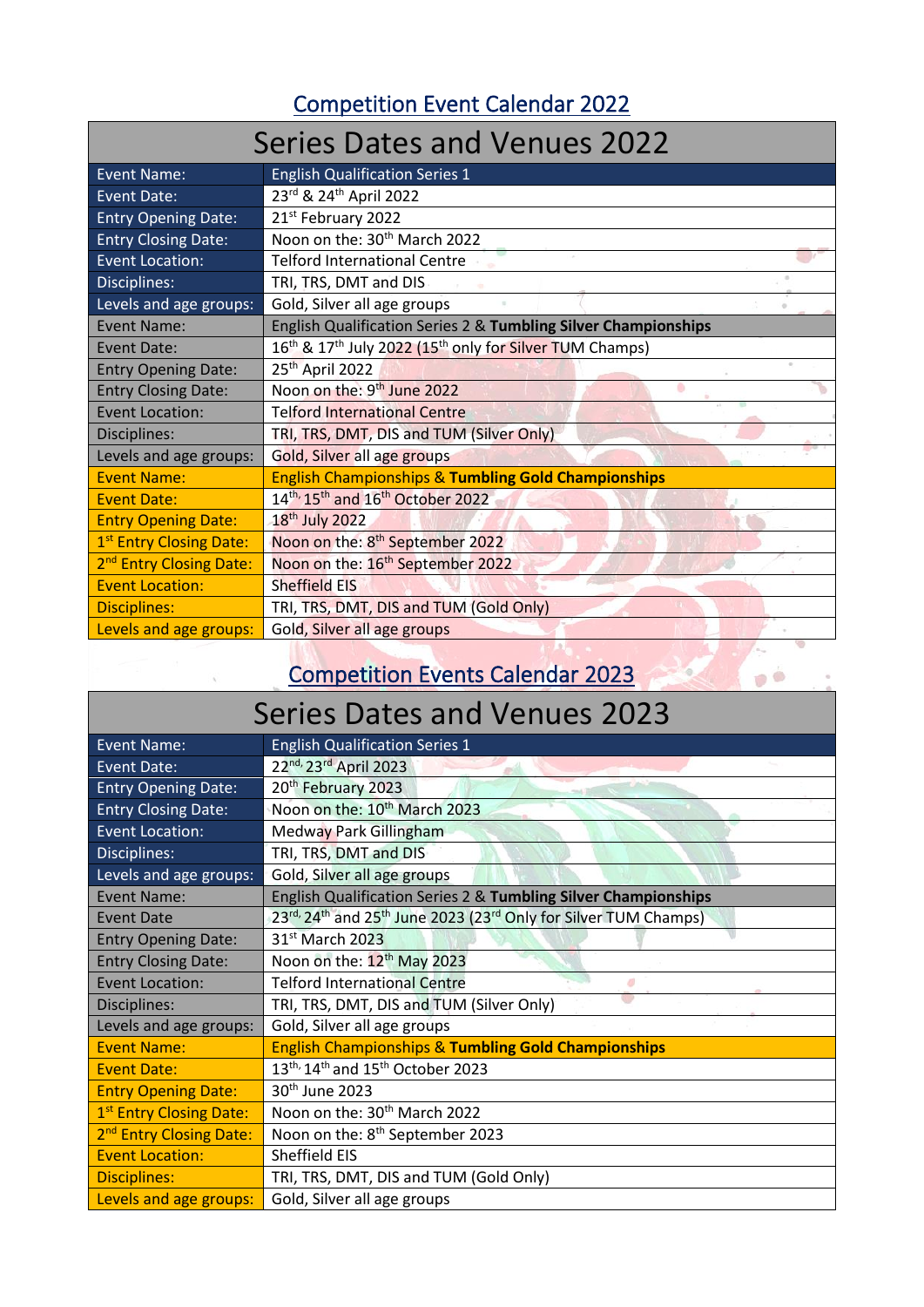# <span id="page-4-0"></span>English Trampoline Qualification Series

#### <span id="page-4-1"></span>Individual Trampoline

All TRI English Qualification Series will consist of the qualification round comprising of 2 exercises, (please see minimum standards within this document).

Gymnasts competing in silver age groups, gold age groups, gold youth and junior categories must complete both exercises at a single qualification event to be eligible for qualification to, the English Championships. The two scores from the compulsory and voluntary routines will be combined to create an overall score, this will be used to rank the gymnasts. If the gymnast competes in more than one qualification event the highest of the two qualification scores will count towards the final ranking.

#### <span id="page-4-2"></span>Synchronised Trampoline

The TRS competition will consist of 2 exercises only (see exercise criteria in the tables below). There will be no Final round. Gymnasts must complete both exercises at a single event to be eligible to qualify for English Championships.

You will NOT be allowed to compete outside your age bracket. Clubs may pair with a gymnast from another club. The pair will be required to compete in matching attire.

Gymnasts may move up a level if they competed at Silver in TRI and they want to partner someone who has performed at TRI Gold. The gymnast will only be allowed to move up from Silver to Gold, NOT down.

In the age groups 'Youth', in both Silver and Gold, there is the option to have same gender pairings or mixed gender pairings.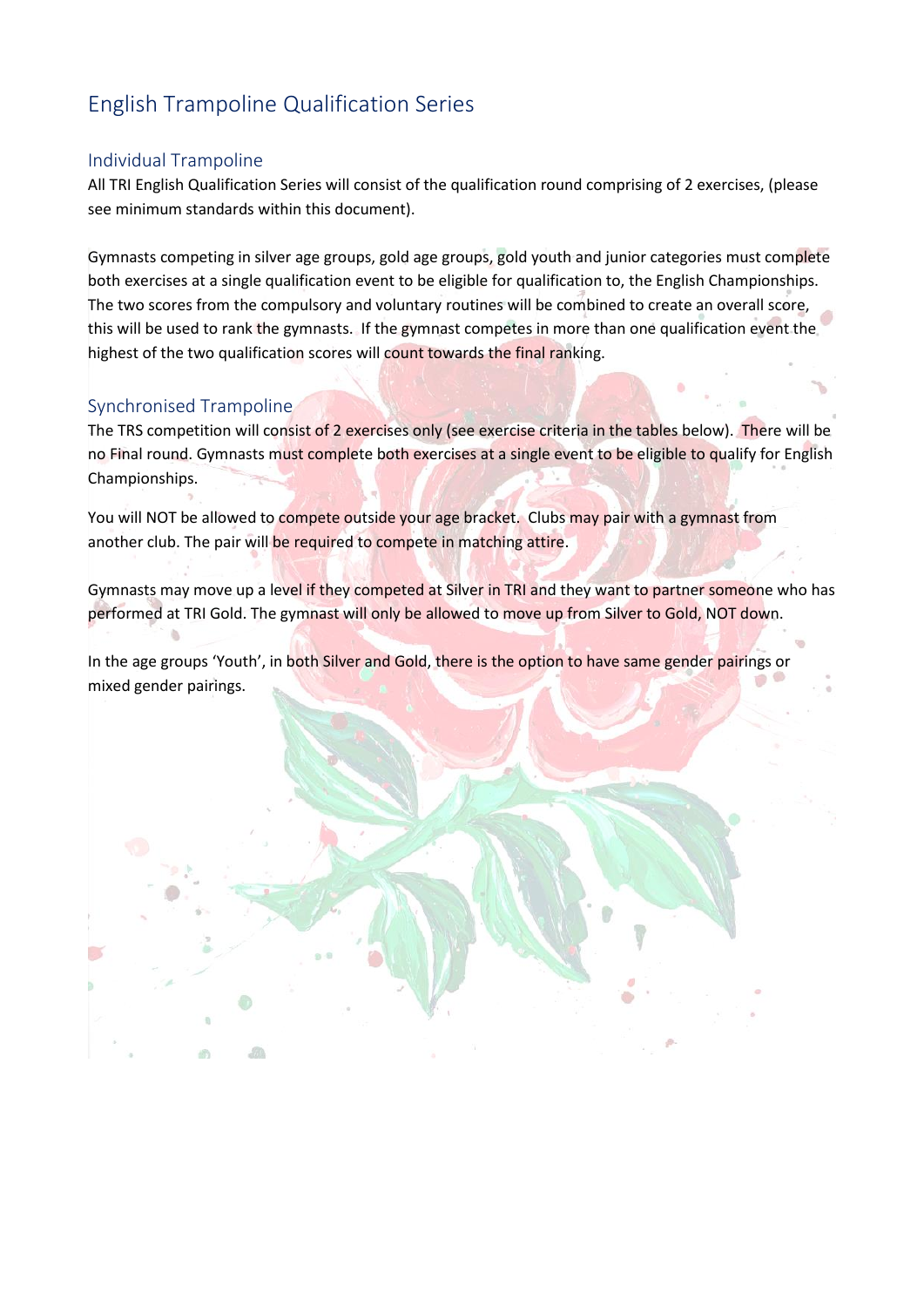# Silver TRA/TRS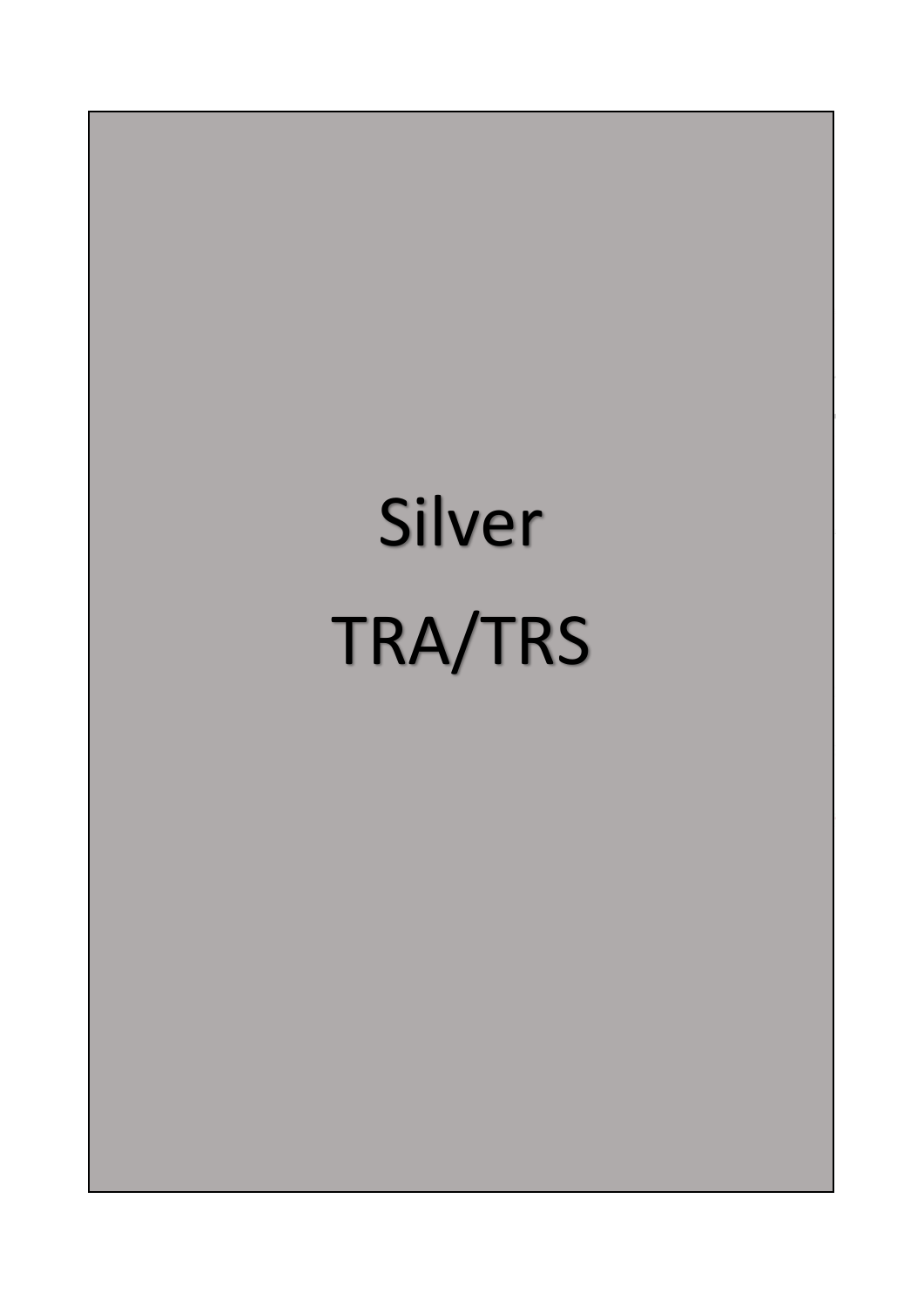# <span id="page-6-0"></span>Silver Trampoline Criteria

| Silver Level TRI - 9-10/ TRS - Youth                                                                |                                                                                                                                                                                                                                                                                                                                                                                                                                                                                                         |
|-----------------------------------------------------------------------------------------------------|---------------------------------------------------------------------------------------------------------------------------------------------------------------------------------------------------------------------------------------------------------------------------------------------------------------------------------------------------------------------------------------------------------------------------------------------------------------------------------------------------------|
| Gender:                                                                                             | Male and Female (TRS can be Mixed)                                                                                                                                                                                                                                                                                                                                                                                                                                                                      |
| <b>Max DD Male:</b>                                                                                 | 5.8                                                                                                                                                                                                                                                                                                                                                                                                                                                                                                     |
| <b>Max DD Female:</b>                                                                               | 5.8                                                                                                                                                                                                                                                                                                                                                                                                                                                                                                     |
|                                                                                                     | <b>Routine Criteria:</b>                                                                                                                                                                                                                                                                                                                                                                                                                                                                                |
| be performed as separate elements:<br>1.<br>rotation<br>2.                                          | The routine consists of 10 different elements, only three (3) elements allowed with less than 270 $9$ of<br>somersault rotation. Each element meeting the requirements must be marked with an asterisk (*) on the<br>competition card. These requirements cannot be fulfilled by combing them into one element, but must<br>One (1) element landing on the front or back of the body with a minimum of 270º of somersault<br>One (1) element from front or back - in combination with requirement No. 1 |
| Second exercise requirements:                                                                       |                                                                                                                                                                                                                                                                                                                                                                                                                                                                                                         |
|                                                                                                     | See maximum DD cap for silver competitions.                                                                                                                                                                                                                                                                                                                                                                                                                                                             |
| <b>Notes:</b>                                                                                       |                                                                                                                                                                                                                                                                                                                                                                                                                                                                                                         |
|                                                                                                     | There is no minimum DD in the Silver level of competition.                                                                                                                                                                                                                                                                                                                                                                                                                                              |
| If you exceed the maximum DD criteria, you will receive only the maximum DD as stated above.        |                                                                                                                                                                                                                                                                                                                                                                                                                                                                                                         |
| In addition, you will receive a penalty of 2.0 from the Chair of Judges and will not be eligible to |                                                                                                                                                                                                                                                                                                                                                                                                                                                                                                         |
| qualify for the English Championships event.                                                        |                                                                                                                                                                                                                                                                                                                                                                                                                                                                                                         |
|                                                                                                     |                                                                                                                                                                                                                                                                                                                                                                                                                                                                                                         |
| Silver Level TRI - 11-12/ TRS - Junior                                                              |                                                                                                                                                                                                                                                                                                                                                                                                                                                                                                         |
| <b>Gender:</b>                                                                                      | <b>Male and Female</b>                                                                                                                                                                                                                                                                                                                                                                                                                                                                                  |

| Silver Level TRI - 11-12/ TRS - Junior                                                             |                 |  |
|----------------------------------------------------------------------------------------------------|-----------------|--|
| Gender:                                                                                            | Male and Female |  |
| <b>Max DD Male:</b>                                                                                | 7.8             |  |
| <b>Max DD Female:</b>                                                                              | 7.8             |  |
| <b>Routine Criteria:</b>                                                                           |                 |  |
| The reutine consists of 10 different elements, any two (2) elements allowed with loss than 2708 of |                 |  |

The routine consists of 10 different elements, only two (2) elements allowed with less than 270º of somersault rotation. Each element meeting the requirements must be marked with an asterisk (\*) on the competition card. These requirements cannot be fulfilled by combing them into one element, but must be performed as separate elements:

- 1. One (1) element landing on the front or back of the body with a minimum of 270º of somersault rotation
- 2. one (1) element from front or back in combination with requirement No. 1 with a minimum of 450º of somersault rotation

Second exercise requirements: See maximum DD Cap for Silver competitions.

#### **Notes:**

- There is no minimum DD in the Silver level of competition.
- If you exceed the maximum DD criteria, you will receive only the maximum DD as stated above. In addition, you will receive a penalty of 2.0 from the Chair of Judges and will not be eligible to qualify for the English Championships event.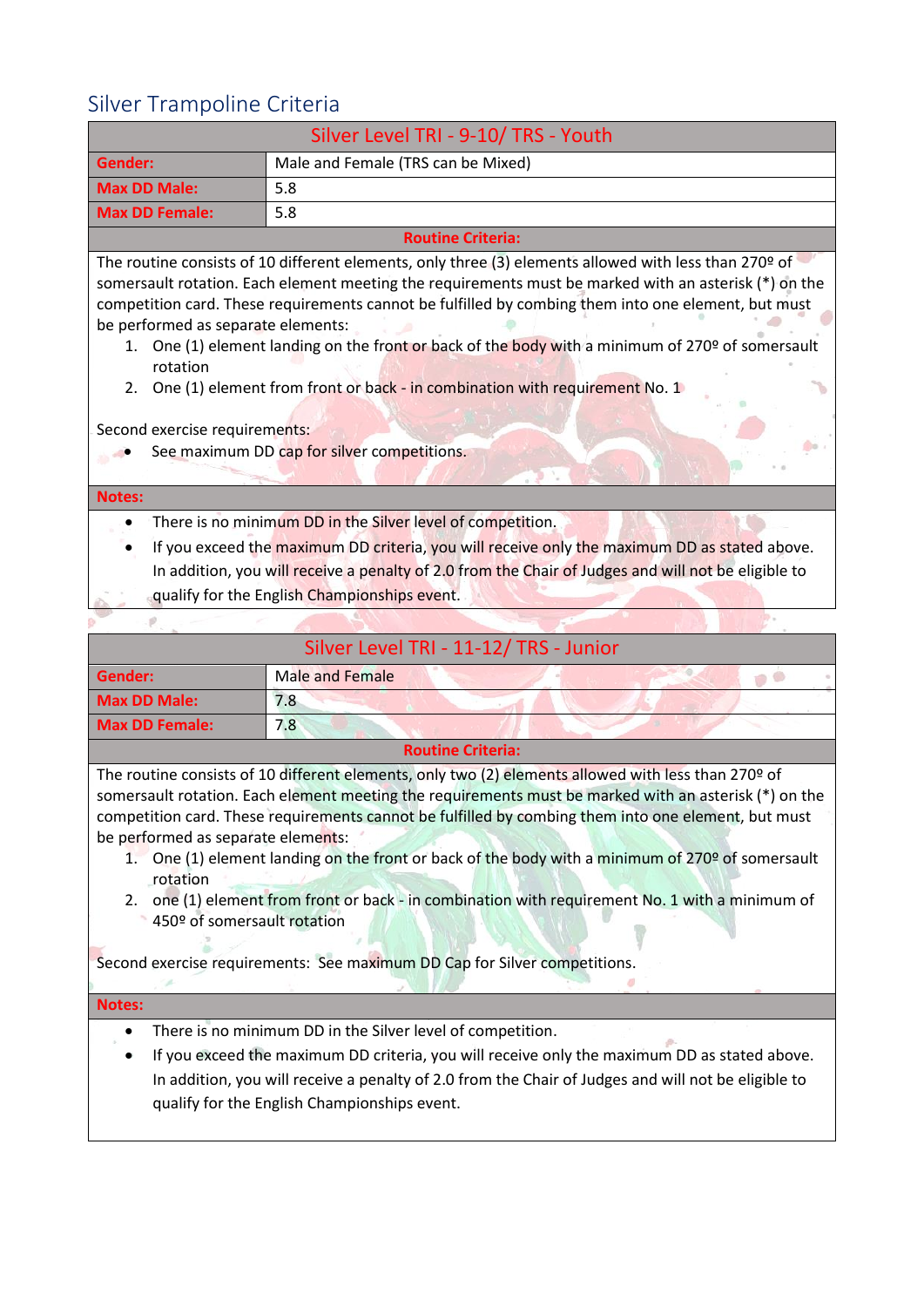| Silver Level TRI, 13-14            |                                                                                                                                                                                                                                                                                                                                                                                                                                                                                                                       |
|------------------------------------|-----------------------------------------------------------------------------------------------------------------------------------------------------------------------------------------------------------------------------------------------------------------------------------------------------------------------------------------------------------------------------------------------------------------------------------------------------------------------------------------------------------------------|
| Gender:                            | Male and Female                                                                                                                                                                                                                                                                                                                                                                                                                                                                                                       |
| <b>Max DD Male:</b>                | 9.5                                                                                                                                                                                                                                                                                                                                                                                                                                                                                                                   |
| <b>Max DD Female:</b>              | 8.8                                                                                                                                                                                                                                                                                                                                                                                                                                                                                                                   |
|                                    | <b>Routine Criteria:</b>                                                                                                                                                                                                                                                                                                                                                                                                                                                                                              |
| be performed as separate elements: | The routine consists of 10 different elements, only two (2) elements allowed with less than 270 $9$ of<br>somersault rotation. Each element meeting the requirements must be marked with an asterisk (*) on the<br>competition card. These requirements cannot be fulfilled by combing them into one element, but must<br>One (1) element landing on the front of the body<br>One (1) element landing on the back of the body<br>One (1) element with a minimum of 360° twist and minimum of 360° somersault rotation |
| Second exercise requirements:      |                                                                                                                                                                                                                                                                                                                                                                                                                                                                                                                       |
|                                    | See maximum DD cap for silver competitions.                                                                                                                                                                                                                                                                                                                                                                                                                                                                           |
| interruption.                      | Maximum of 1 body landing allowed, performing more than 1 body landing will be deemed an<br>The degree of difficulty is capped at 1.3 per element.                                                                                                                                                                                                                                                                                                                                                                    |
| <b>Notes:</b>                      |                                                                                                                                                                                                                                                                                                                                                                                                                                                                                                                       |
|                                    | There is no minimum DD in the Silver level of competition.<br>If you exceed the maximum DD criteria, you will receive only the maximum DD as stated above.<br>In addition, you will receive a penalty of 2.0 from the Chair of Judges and will not be eligible to<br>qualify for the English Championships event.                                                                                                                                                                                                     |
|                                    |                                                                                                                                                                                                                                                                                                                                                                                                                                                                                                                       |

|                                                                                                            | Silver Level TRI, 15-16                                                                                                                                                                                                                                                                                                                                                                                                                                                                                                                                                                                                                                                                                                                                                                                   |
|------------------------------------------------------------------------------------------------------------|-----------------------------------------------------------------------------------------------------------------------------------------------------------------------------------------------------------------------------------------------------------------------------------------------------------------------------------------------------------------------------------------------------------------------------------------------------------------------------------------------------------------------------------------------------------------------------------------------------------------------------------------------------------------------------------------------------------------------------------------------------------------------------------------------------------|
| <b>Gender:</b>                                                                                             | <b>Male and Female</b>                                                                                                                                                                                                                                                                                                                                                                                                                                                                                                                                                                                                                                                                                                                                                                                    |
| <b>Max DD Male:</b>                                                                                        | 10.5                                                                                                                                                                                                                                                                                                                                                                                                                                                                                                                                                                                                                                                                                                                                                                                                      |
| <b>Max DD Female:</b>                                                                                      | 9.5                                                                                                                                                                                                                                                                                                                                                                                                                                                                                                                                                                                                                                                                                                                                                                                                       |
|                                                                                                            | <b>Routine Criteria:</b>                                                                                                                                                                                                                                                                                                                                                                                                                                                                                                                                                                                                                                                                                                                                                                                  |
| must be performed as separate elements:<br>Second exercise requirements:<br>interruption.<br><b>Notes:</b> | The routine consists of ten (10) different elements, only one (1) element allowed with less than 270°<br>somersault rotation. Each element meeting the requirement must be marked with an asterisk (*) on the<br>competition card. These requirements cannot be fulfilled by combining them into one (1) element, but<br>One (1) element to front or back<br>One (1) element from front or back - in combination with requirement No. 1<br>One (1) double front or back somersault with or without twist and<br>One (1) element with a minimum of 540° twist and minimum of 360° somersault rotation<br>See maximum DD cap for silver competitions.<br>Maximum of 1 body landing allowed, performing more than 1 body landing will be deemed an<br>The degree of difficulty is capped at 2.0 per element. |
|                                                                                                            |                                                                                                                                                                                                                                                                                                                                                                                                                                                                                                                                                                                                                                                                                                                                                                                                           |
| $\bullet$                                                                                                  | There is no minimum DD in the Silver level of competition.                                                                                                                                                                                                                                                                                                                                                                                                                                                                                                                                                                                                                                                                                                                                                |
| $\bullet$                                                                                                  | If you exceed the maximum DD criteria, you will receive only the maximum DD as stated above.                                                                                                                                                                                                                                                                                                                                                                                                                                                                                                                                                                                                                                                                                                              |
|                                                                                                            | In addition, you will receive a penalty of 2.0 from the Chair of Judges and will not be eligible to<br>qualify for the English Championships event.                                                                                                                                                                                                                                                                                                                                                                                                                                                                                                                                                                                                                                                       |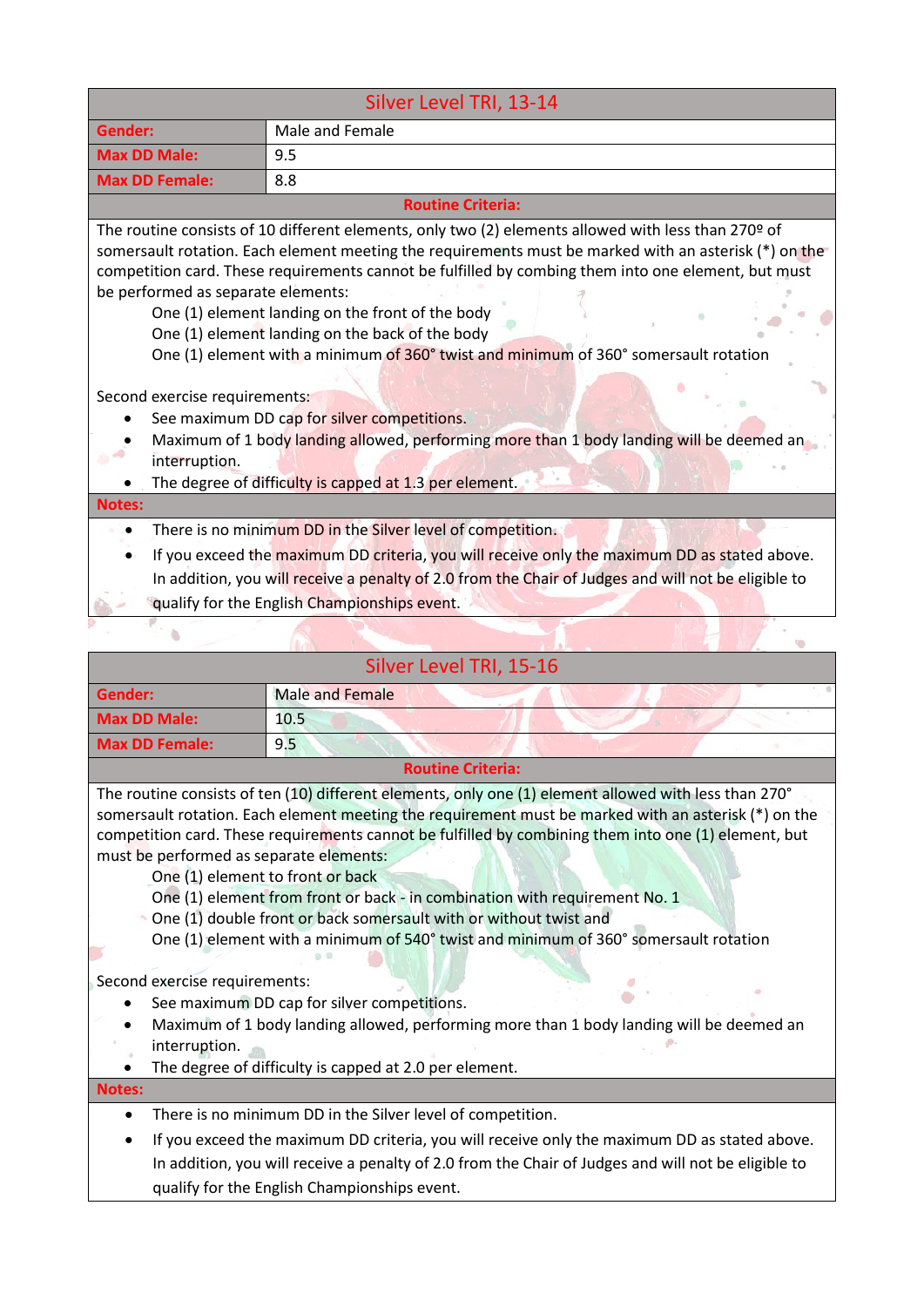| Silver Level TRI, 17+                                                                                      |                                                                                                                                                                                                                                                                                                                                                                                                                                                                                                                                                                                                                                                                                                                                                                                                                 |
|------------------------------------------------------------------------------------------------------------|-----------------------------------------------------------------------------------------------------------------------------------------------------------------------------------------------------------------------------------------------------------------------------------------------------------------------------------------------------------------------------------------------------------------------------------------------------------------------------------------------------------------------------------------------------------------------------------------------------------------------------------------------------------------------------------------------------------------------------------------------------------------------------------------------------------------|
| Gender:                                                                                                    | Male and Female                                                                                                                                                                                                                                                                                                                                                                                                                                                                                                                                                                                                                                                                                                                                                                                                 |
| <b>Max DD Male:</b>                                                                                        | 12.0                                                                                                                                                                                                                                                                                                                                                                                                                                                                                                                                                                                                                                                                                                                                                                                                            |
| <b>Max DD Female:</b>                                                                                      | 10.8                                                                                                                                                                                                                                                                                                                                                                                                                                                                                                                                                                                                                                                                                                                                                                                                            |
|                                                                                                            | <b>Routine Criteria:</b>                                                                                                                                                                                                                                                                                                                                                                                                                                                                                                                                                                                                                                                                                                                                                                                        |
| must be performed as separate elements:<br>Second exercise requirements:<br>interruption.<br><b>Notes:</b> | The routine consists of ten (10) different elements, only one (1) element allowed with less than 270°<br>somersault rotation. Each element meeting the requirement must be marked with an asterisk (*) on the<br>competition card. These requirements cannot be fulfilled by combining them into one (1) element but<br>One (1) element to front or back<br>One (1) element from front or back - in combination with requirement No. 1<br>One (1) double front or double back somersault with or without twist and<br>One (1) element with a minimum of 540° twist and minimum of 360° somersault rotation<br>See maximum DD cap for silver competitions.<br>Maximum of 1 body landing allowed, performing more than 1 body landing will be deemed an<br>The degree of difficulty is capped at 2.0 per element. |
|                                                                                                            | If you exceed the maximum DD criteria, you will receive only the maximum DD as stated above.<br>In addition, you will receive a penalty of 2.0 from the Chair of Judges and will not be eligible to<br>qualify for the English Championships event.                                                                                                                                                                                                                                                                                                                                                                                                                                                                                                                                                             |
| 齑                                                                                                          |                                                                                                                                                                                                                                                                                                                                                                                                                                                                                                                                                                                                                                                                                                                                                                                                                 |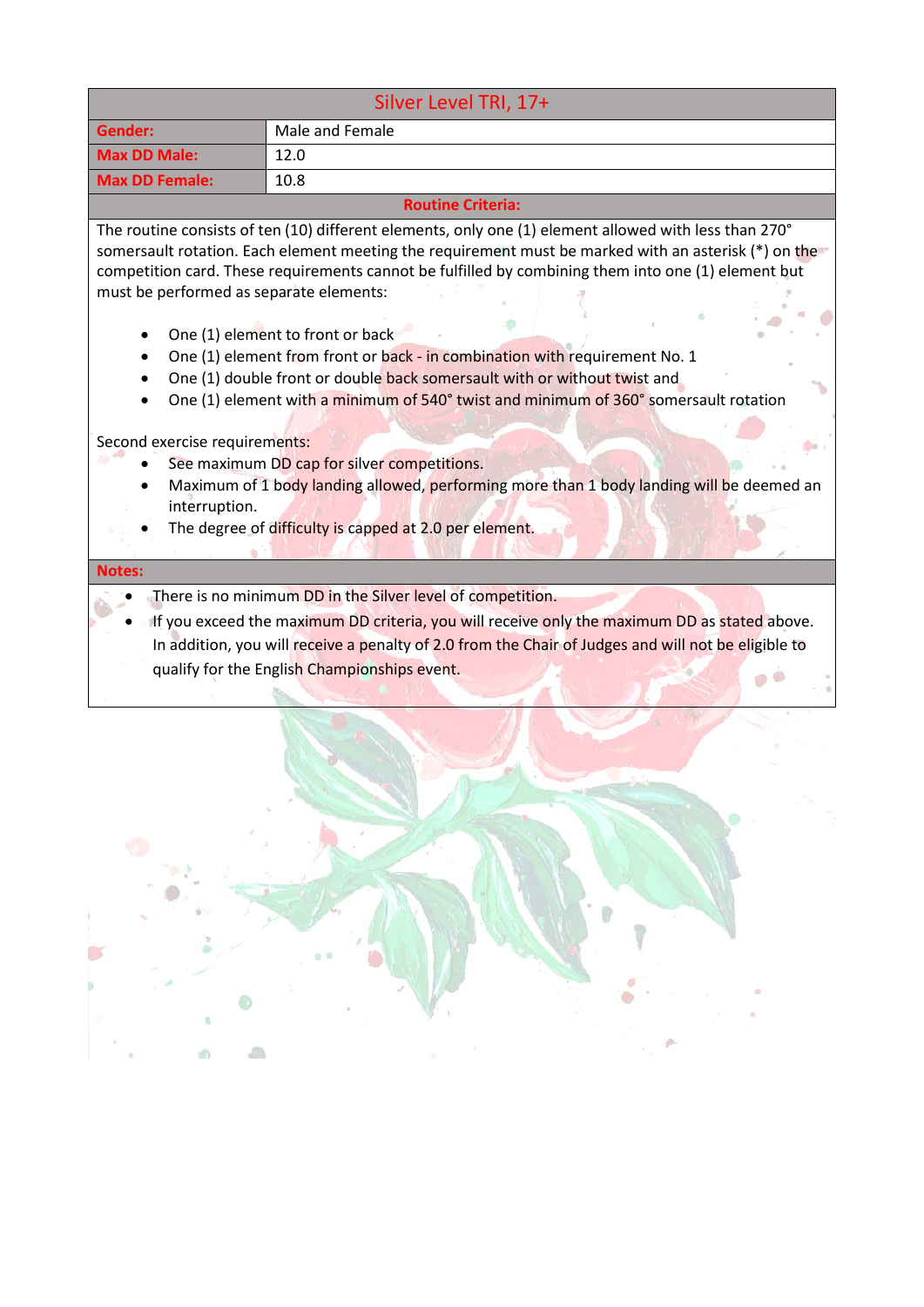# Gold TRA/TRS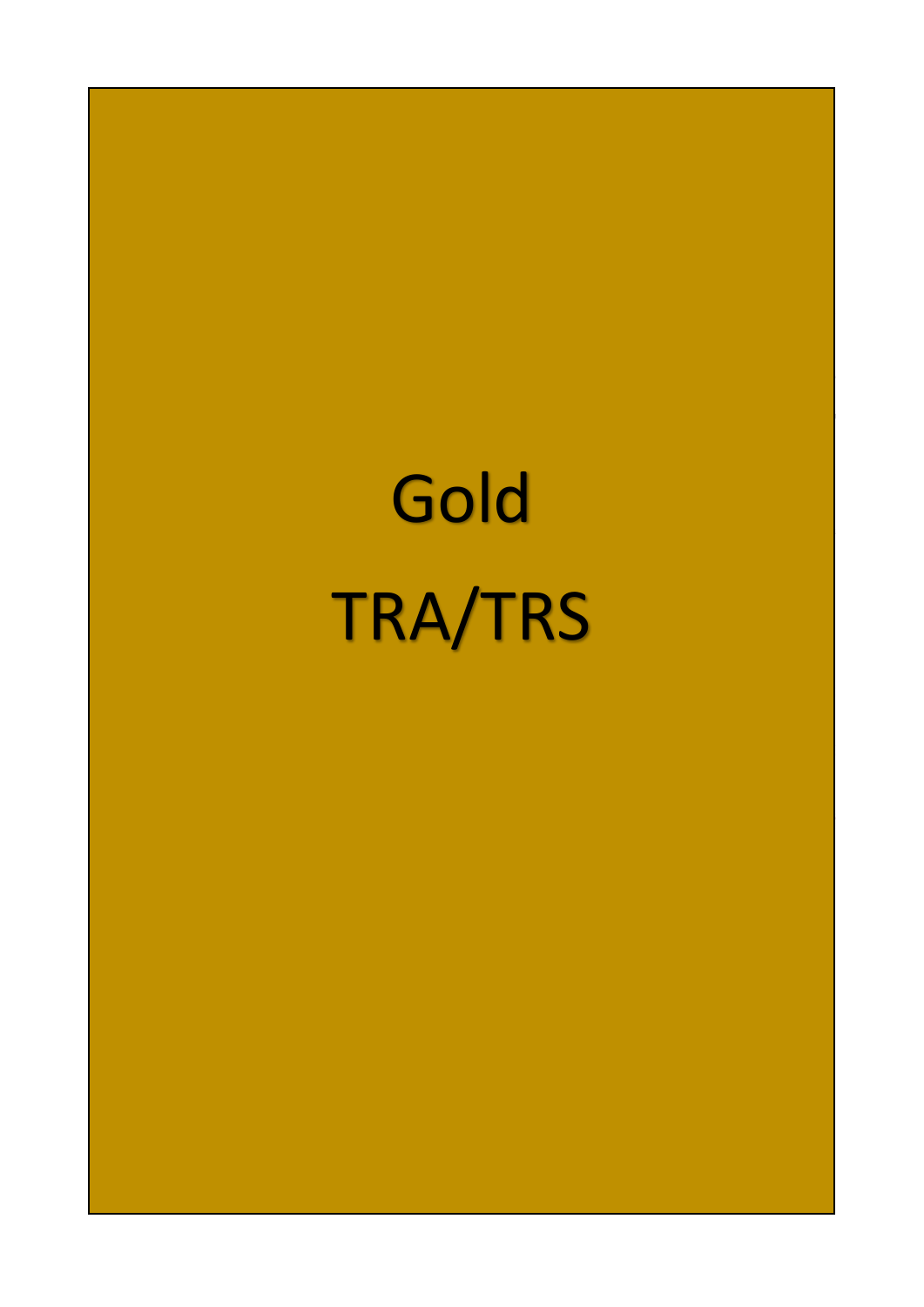# <span id="page-10-0"></span>Gold Trampoline Criteria

| Gold Level TRI, 13-14                                                                                                                                                                                                                                                                        |                                                                                                                                                                                                                                                                                                                                                                                                                                                                                                                                                                                                                                                                                                  |
|----------------------------------------------------------------------------------------------------------------------------------------------------------------------------------------------------------------------------------------------------------------------------------------------|--------------------------------------------------------------------------------------------------------------------------------------------------------------------------------------------------------------------------------------------------------------------------------------------------------------------------------------------------------------------------------------------------------------------------------------------------------------------------------------------------------------------------------------------------------------------------------------------------------------------------------------------------------------------------------------------------|
| <b>Gender:</b>                                                                                                                                                                                                                                                                               | Male and Female                                                                                                                                                                                                                                                                                                                                                                                                                                                                                                                                                                                                                                                                                  |
| <b>Minimum DD Male:</b>                                                                                                                                                                                                                                                                      | 7.0                                                                                                                                                                                                                                                                                                                                                                                                                                                                                                                                                                                                                                                                                              |
| <b>Minimum DD Female:</b>                                                                                                                                                                                                                                                                    | 7.0                                                                                                                                                                                                                                                                                                                                                                                                                                                                                                                                                                                                                                                                                              |
|                                                                                                                                                                                                                                                                                              | <b>Routine Criteria:</b>                                                                                                                                                                                                                                                                                                                                                                                                                                                                                                                                                                                                                                                                         |
| must be performed as separate elements:<br>Second exercise requirements:<br>interruption.                                                                                                                                                                                                    | The routine consists of ten (10) different elements, only one (1) element allowed with less than 270°<br>somersault rotation. Each element meeting the requirement must be marked with an asterisk (*) on the<br>competition card. These requirements cannot be fulfilled by combining them into one (1) element, but<br>One (1) element to front or back<br>One (1) element from front or back - in combination with requirement No. 1<br>One (1) double front or back somersault with or without twist and<br>One (1) element with a minimum of 540° twist and minimum of 360° somersault rotation<br>Maximum of 1 body landing allowed, performing more than 1 body landing will be deemed an |
| Notes:                                                                                                                                                                                                                                                                                       |                                                                                                                                                                                                                                                                                                                                                                                                                                                                                                                                                                                                                                                                                                  |
| The degree of difficulty is capped at 2.0 per element.<br>A penalty of 2.0 will be applied for each complete exercise (10 elements) which fails to meet the<br>minimum difficulty requirements<br>The performing of quadruple somersaults is prohibited and will result in disqualification. |                                                                                                                                                                                                                                                                                                                                                                                                                                                                                                                                                                                                                                                                                                  |
|                                                                                                                                                                                                                                                                                              | <b>Contract Contract Contract</b><br>$\mathbf{1}$ TDI AP AC                                                                                                                                                                                                                                                                                                                                                                                                                                                                                                                                                                                                                                      |

| Gold Level TRI, 15-16                                                                     |                                                                                                                                                                                                                                                                                                                                                                                                                                                                                                                                                                                                                                                                                                        |
|-------------------------------------------------------------------------------------------|--------------------------------------------------------------------------------------------------------------------------------------------------------------------------------------------------------------------------------------------------------------------------------------------------------------------------------------------------------------------------------------------------------------------------------------------------------------------------------------------------------------------------------------------------------------------------------------------------------------------------------------------------------------------------------------------------------|
| Gender:                                                                                   | <b>Male and Female</b>                                                                                                                                                                                                                                                                                                                                                                                                                                                                                                                                                                                                                                                                                 |
| <b>Minimum DD Male:</b>                                                                   | 7.6                                                                                                                                                                                                                                                                                                                                                                                                                                                                                                                                                                                                                                                                                                    |
| <b>Minimum DD Female:</b>                                                                 | 7.6                                                                                                                                                                                                                                                                                                                                                                                                                                                                                                                                                                                                                                                                                                    |
|                                                                                           | <b>Routine Criteria:</b>                                                                                                                                                                                                                                                                                                                                                                                                                                                                                                                                                                                                                                                                               |
| must be performed as separate elements:<br>Second exercise requirements:<br>interruption. | The routine consists of ten (10) different elements, only one (1) element allowed with less than 270°<br>somersault rotation. Each element meeting the requirement must be marked with an asterisk (*) on the<br>competition card. These requirements cannot be fulfilled by combining them into one (1) element but<br>One (1) element to front or back<br>One (1) element from front or back - in combination with requirement No. 1<br>One (1) double front or double back somersault with or without twist and<br>One (1) element with a minimum of 540° twist and minimum of 360° somersault rotation<br>Maximum of 1 body landing allowed, performing more than 1 body landing will be deemed an |
| <b>Notes:</b>                                                                             |                                                                                                                                                                                                                                                                                                                                                                                                                                                                                                                                                                                                                                                                                                        |
|                                                                                           | The degree of difficulty is capped at 2.0 per element.<br>A penalty of 2.0 will be applied for each complete exercise (10 elements) which fails to meet the<br>minimum difficulty requirements<br>The performing of quadruple somersaults is prohibited and will result in disqualification.                                                                                                                                                                                                                                                                                                                                                                                                           |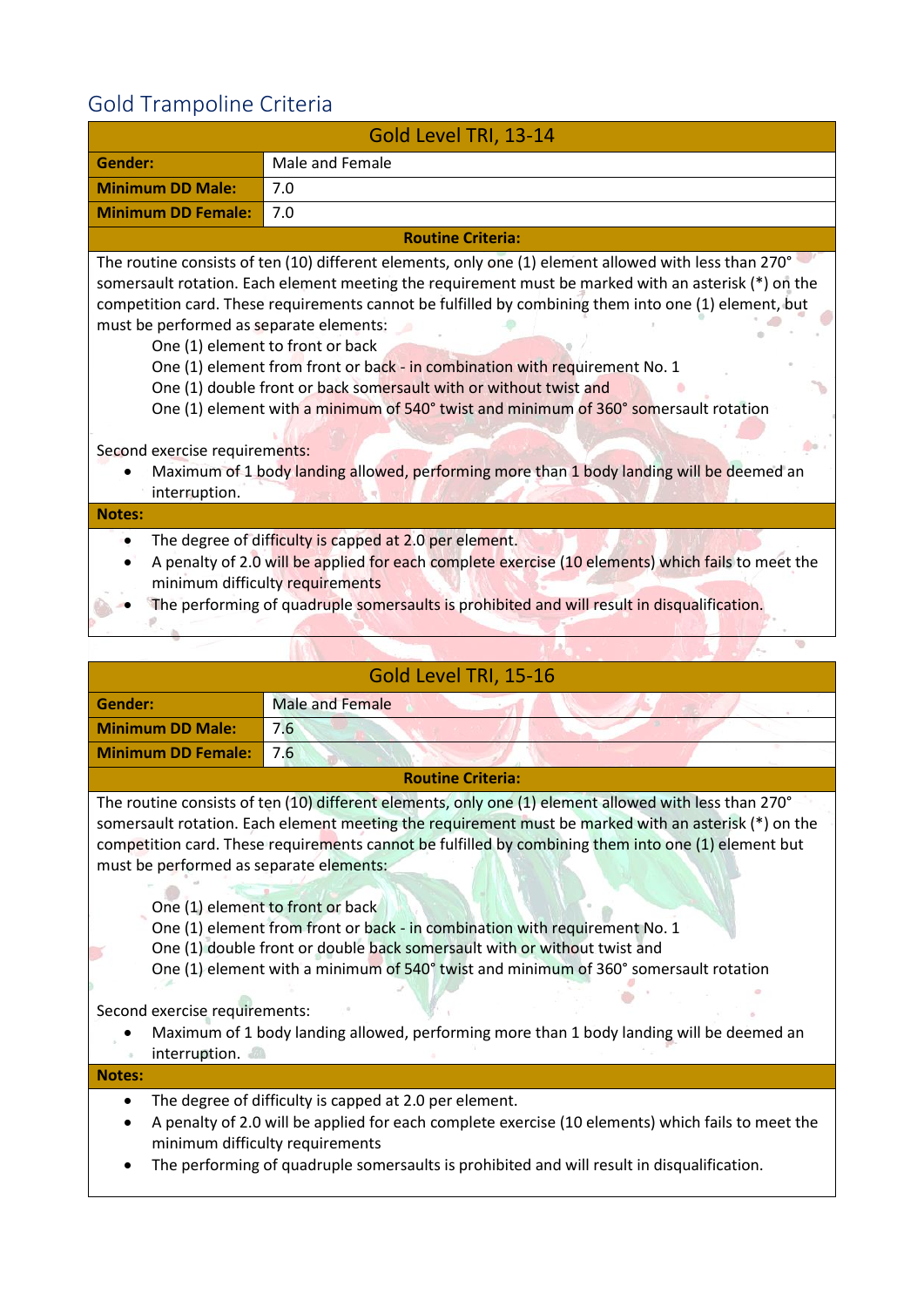|                                                                                                                                                                                                                                                                                                                                                                                                                                                                                                                                                                                                                                                                                                           | <b>Gold Masters Youth TRI &amp; TRS</b> |  |
|-----------------------------------------------------------------------------------------------------------------------------------------------------------------------------------------------------------------------------------------------------------------------------------------------------------------------------------------------------------------------------------------------------------------------------------------------------------------------------------------------------------------------------------------------------------------------------------------------------------------------------------------------------------------------------------------------------------|-----------------------------------------|--|
| Gender:                                                                                                                                                                                                                                                                                                                                                                                                                                                                                                                                                                                                                                                                                                   | Male and Female (TRS can be Mixed)      |  |
| <b>Minimum DD Male:</b>                                                                                                                                                                                                                                                                                                                                                                                                                                                                                                                                                                                                                                                                                   | 5.2                                     |  |
| <b>Minimum DD Female:</b>                                                                                                                                                                                                                                                                                                                                                                                                                                                                                                                                                                                                                                                                                 | 5.2                                     |  |
|                                                                                                                                                                                                                                                                                                                                                                                                                                                                                                                                                                                                                                                                                                           | <b>Routine Criteria:</b>                |  |
| The routine consists of 10 different elements, only two (2) elements allowed with less than 270 $9$ of<br>somersault rotation. Each element meeting the requirements must be marked with an asterisk (*) on the<br>competition card. These requirements cannot be fulfilled by combing them into one element, but must<br>be performed as separate elements:<br>One (1) element landing on the front of the body<br>One (1) element landing on the back of the body<br>One (1) element with a minimum of 360° twist and minimum of 360° somersault rotation<br>Second exercise requirements:<br>Maximum of 1 body landing allowed, performing more than 1 body landing will be deemed an<br>interruption. |                                         |  |
| <b>Notes:</b>                                                                                                                                                                                                                                                                                                                                                                                                                                                                                                                                                                                                                                                                                             |                                         |  |
| The degree of difficulty is capped at 1.3 per element.<br>A penalty of 2.0 will be applied for each complete exercise (10 elements) which fails to meet the<br>minimum difficulty requirements<br>The performing of triple and/ or quadruple somersaults is prohibited and will result in<br>disqualification.                                                                                                                                                                                                                                                                                                                                                                                            |                                         |  |
|                                                                                                                                                                                                                                                                                                                                                                                                                                                                                                                                                                                                                                                                                                           |                                         |  |
| <b>Gold Masters Junior TRI &amp; TRS</b>                                                                                                                                                                                                                                                                                                                                                                                                                                                                                                                                                                                                                                                                  |                                         |  |
| <b>Gender:</b>                                                                                                                                                                                                                                                                                                                                                                                                                                                                                                                                                                                                                                                                                            | <b>Male and Female</b>                  |  |

| Gender:                                                                  | Male and Female                                                                                       |
|--------------------------------------------------------------------------|-------------------------------------------------------------------------------------------------------|
| <b>Minimum DD Male:</b>                                                  | 9.0                                                                                                   |
| <b>Minimum DD Female:</b>                                                | 9.0                                                                                                   |
|                                                                          | <b>Routine Criteria:</b>                                                                              |
|                                                                          | The routine consists of ten (10) different elements, only one (1) element allowed with less than 270° |
|                                                                          | somersault rotation. Each element meeting the requirement must be marked with an asterisk (*) on the  |
|                                                                          | competition card. These requirements cannot be fulfilled by combining them into one (1) element but   |
| must be performed as separate elements:                                  |                                                                                                       |
|                                                                          |                                                                                                       |
|                                                                          | One (1) element to front or back                                                                      |
|                                                                          | One (1) element from front or back - in combination with requirement No. 1                            |
| One (1) double front or double back somersault with or without twist and |                                                                                                       |
|                                                                          | One (1) element with a minimum of 540° twist and minimum of 360° somersault rotation                  |
|                                                                          |                                                                                                       |
| Second exercise requirements:                                            |                                                                                                       |
|                                                                          | Maximum of 1 body landing allowed, performing more than 1 body landing will be deemed an              |
| interruption.                                                            |                                                                                                       |
| <b>Notes:</b>                                                            |                                                                                                       |
|                                                                          | The degree of difficulty is capped at 2.0 per element.                                                |
|                                                                          | A penalty of 2.0 will be applied for each complete exercise (10 elements) which fails to meet the     |
|                                                                          | minimum difficulty requirements                                                                       |
|                                                                          | The performing of quadruple somersaults is prohibited and will result in disqualification.            |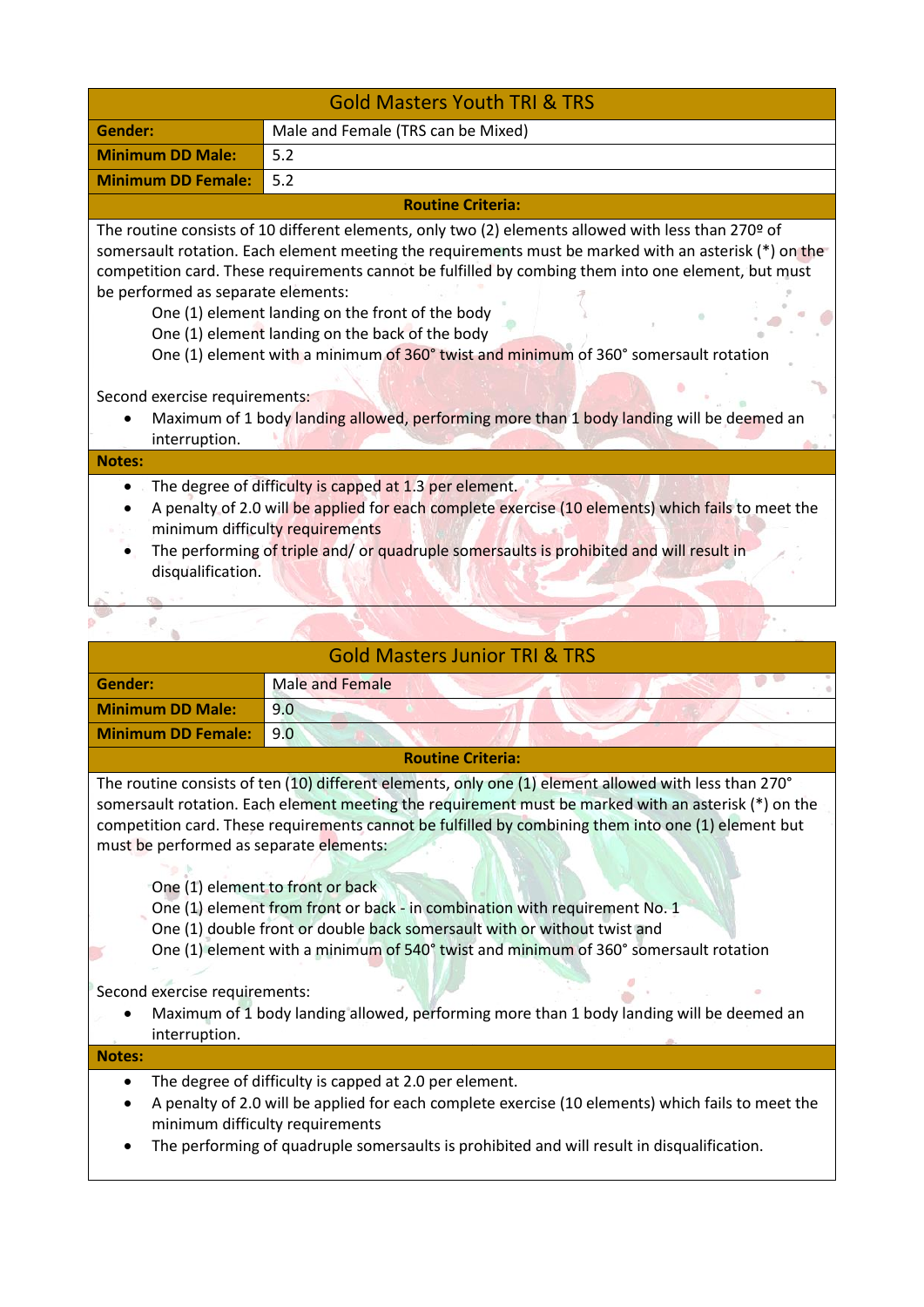| <b>Gold Masters Senior TRI &amp; TRS</b>                                                             |                 |  |
|------------------------------------------------------------------------------------------------------|-----------------|--|
| Gender:                                                                                              | Male and Female |  |
| <b>Minimum DD Male:</b>                                                                              | 9.6             |  |
| <b>Minimum DD Female:</b>                                                                            | 9.6             |  |
| <b>Routine Criteria:</b>                                                                             |                 |  |
| The Gymnasts will perform 2 Voluntary exercises which must contain ten (10) different elements, each |                 |  |
| with a minimum of 360° somersault rotation.                                                          |                 |  |

• Maximum of 1 body landing allowed, performing more than 1 body landing will be deemed an interruption.

 $\rightarrow$ 

#### **Notes:**

- Highest scored exercise will be used to rank the gymnasts for qualification.
- There is no difficulty cap at English events for senior gymnasts.
- A penalty of 2.0 will be applied for each complete exercise (10 elements) which fails to meet the minimum difficulty requirements

#### <span id="page-12-0"></span>Double Mini Trampoline

血

通

DMT will consist of a Qualification round, Final 1 (Top 8 Gymnasts from Qualification round) and Final 2 (Top 4 Gymnasts from Final 1).

Qualification round consists of 2 exercises with NO repetition of elements allowed in either exercise. Scores will be accumulative.

Final 1 is for the top 8 competitors from qualification, this round will be scored from Zero. Final 1 will consist of 1 voluntary exercise, elements from the Qualification round can be performed in Final 1 but not in the same 'zone' of the DMT as per the qualification round.

Final 2 is for the top 4 competitors from Final 1 and will be scored from Zero. Final 2 will follow the same running order as Final 1 and will consist of 1 voluntary exercise of your choice, (as long as it meets the minimum difficulty requirement stated in the table below).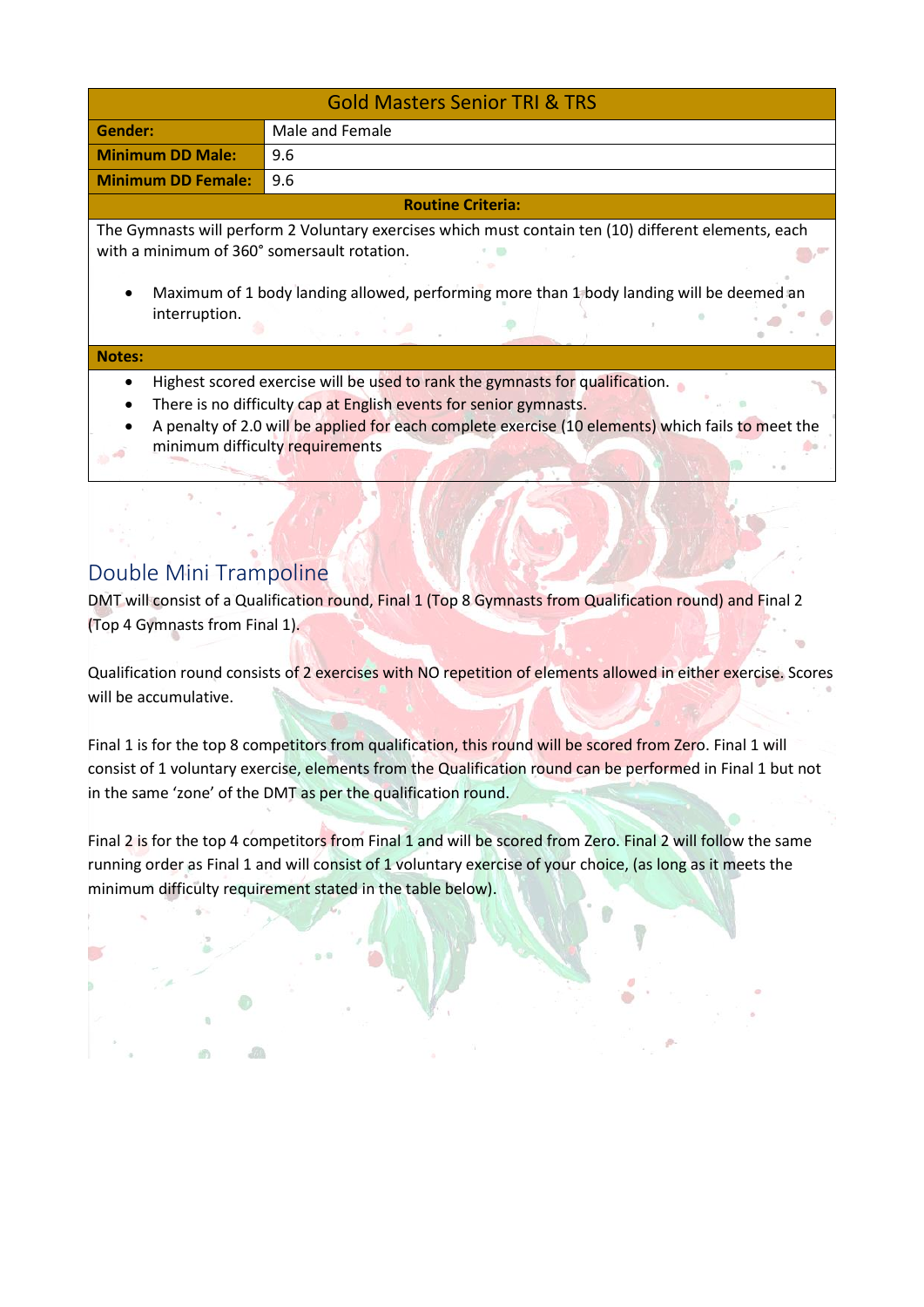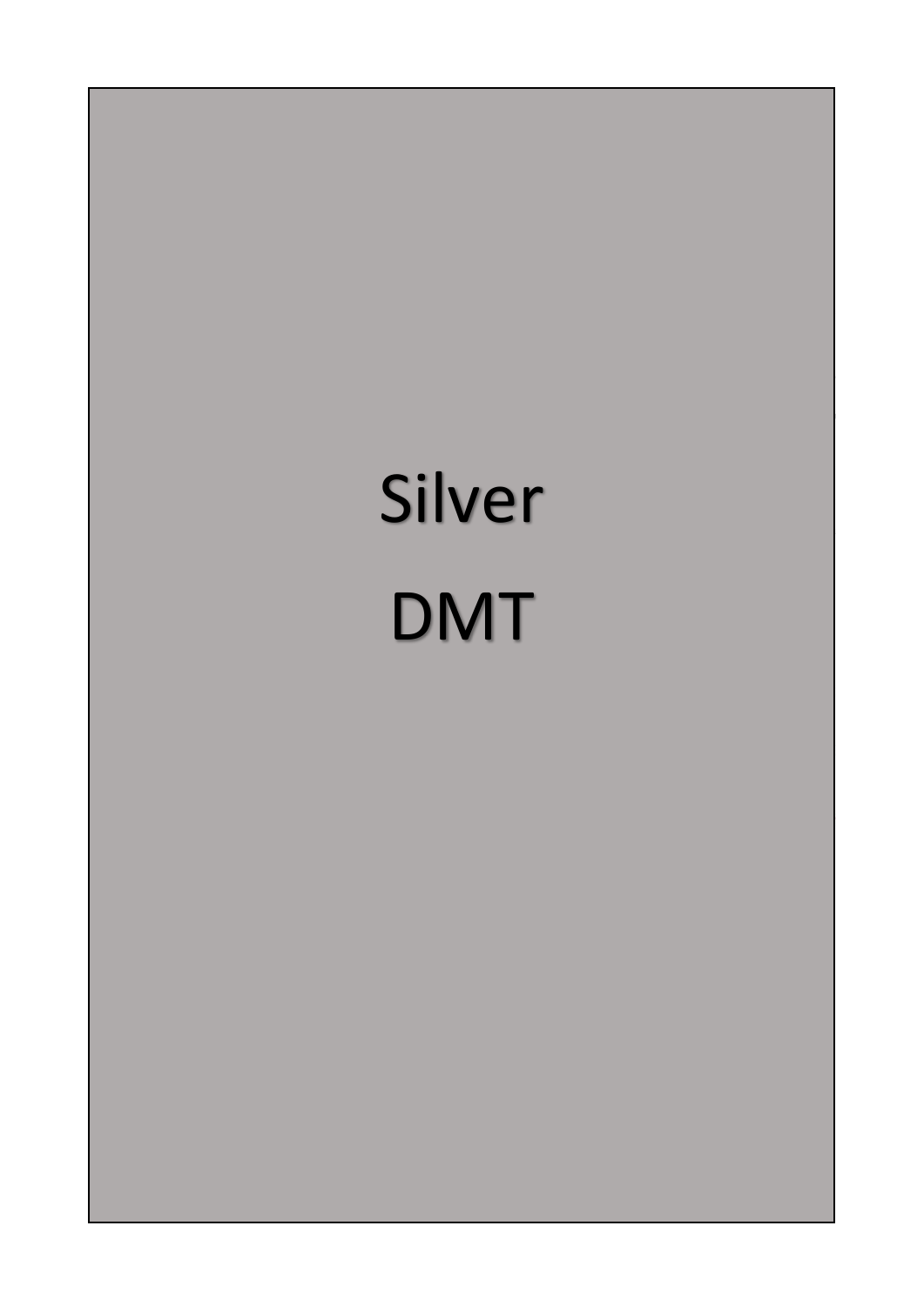### <span id="page-14-0"></span>Silver Double Mini Trampoline Criteria

|                                                                                                                                          | Silver Double Ivillii Traffipolifie Criteria<br><b>Silver Level DMT 9-10</b>                                                                                                                                                                                                                                                                                                                                                                                                                                                                                                                                                                                                                       |  |
|------------------------------------------------------------------------------------------------------------------------------------------|----------------------------------------------------------------------------------------------------------------------------------------------------------------------------------------------------------------------------------------------------------------------------------------------------------------------------------------------------------------------------------------------------------------------------------------------------------------------------------------------------------------------------------------------------------------------------------------------------------------------------------------------------------------------------------------------------|--|
|                                                                                                                                          |                                                                                                                                                                                                                                                                                                                                                                                                                                                                                                                                                                                                                                                                                                    |  |
| <b>Gender:</b>                                                                                                                           | Male and Female (TRS can be Mixed)                                                                                                                                                                                                                                                                                                                                                                                                                                                                                                                                                                                                                                                                 |  |
| <b>Minimum DD Male:</b>                                                                                                                  | 1.3                                                                                                                                                                                                                                                                                                                                                                                                                                                                                                                                                                                                                                                                                                |  |
| <b>Minimum DD Female:</b>                                                                                                                | 1.3                                                                                                                                                                                                                                                                                                                                                                                                                                                                                                                                                                                                                                                                                                |  |
|                                                                                                                                          | <b>Pass Criteria:</b>                                                                                                                                                                                                                                                                                                                                                                                                                                                                                                                                                                                                                                                                              |  |
| Exercise requirements:<br>$\bullet$<br><b>Notes:</b><br>$\bullet$<br>the Chair of Judges.<br>Final 2.<br>All finals will be zero finals. | Qualification round consists of 2 exercises with NO repetition of elements allowed in either<br>exercise. Scores will be accumulative.<br>Final 1 will consist of 1 voluntary exercise, elements from the Qualification round can be<br>performed in Final 1 but not in the same 'zone' of the DMT as per the qualification round.<br>Final 2 will consist of 1 voluntary exercise of your choice, (as long as it meets the minimum<br>difficulty requirement stated in the table below).<br>Passes which do not meet the minimum Difficulty requirement will receive a penalty of 2.0 from<br>In the qualification Series, groups that have 8 or less in the qualification round will not perform |  |
|                                                                                                                                          | Silver Level DMT 11-12                                                                                                                                                                                                                                                                                                                                                                                                                                                                                                                                                                                                                                                                             |  |
|                                                                                                                                          |                                                                                                                                                                                                                                                                                                                                                                                                                                                                                                                                                                                                                                                                                                    |  |
| <b>Gender:</b>                                                                                                                           | <b>Male and Female</b>                                                                                                                                                                                                                                                                                                                                                                                                                                                                                                                                                                                                                                                                             |  |
| <b>Minimum DD Male:</b><br><b>Minimum DD Female:</b>                                                                                     | 1.3<br>1.3                                                                                                                                                                                                                                                                                                                                                                                                                                                                                                                                                                                                                                                                                         |  |
|                                                                                                                                          | <b>Routine Criteria:</b>                                                                                                                                                                                                                                                                                                                                                                                                                                                                                                                                                                                                                                                                           |  |
| Exercise requirements:                                                                                                                   | Qualification round consists of 2 exercises with NO repetition of elements allowed in either<br>exercise. Scores will be accumulative.<br>Final 1 will consist of 1 voluntary exercise, elements from the Qualification round can be<br>performed in Final 1 but not in the same 'zone' of the DMT as per the qualification round.<br>Final 2 will consist of 1 voluntary exercise of your choice, (as long as it meets the minimum<br>difficulty requirement stated in the table below).                                                                                                                                                                                                          |  |
| <b>Notes:</b>                                                                                                                            |                                                                                                                                                                                                                                                                                                                                                                                                                                                                                                                                                                                                                                                                                                    |  |
| $\bullet$                                                                                                                                | Passes which do not meet the minimum Difficulty requirement will receive a penalty of 2.0 from                                                                                                                                                                                                                                                                                                                                                                                                                                                                                                                                                                                                     |  |

- the Chair of Judges.
- In the qualification Series, groups that have 8 or less in the qualification round will not perform Final 2.
- All finals will be zero finals.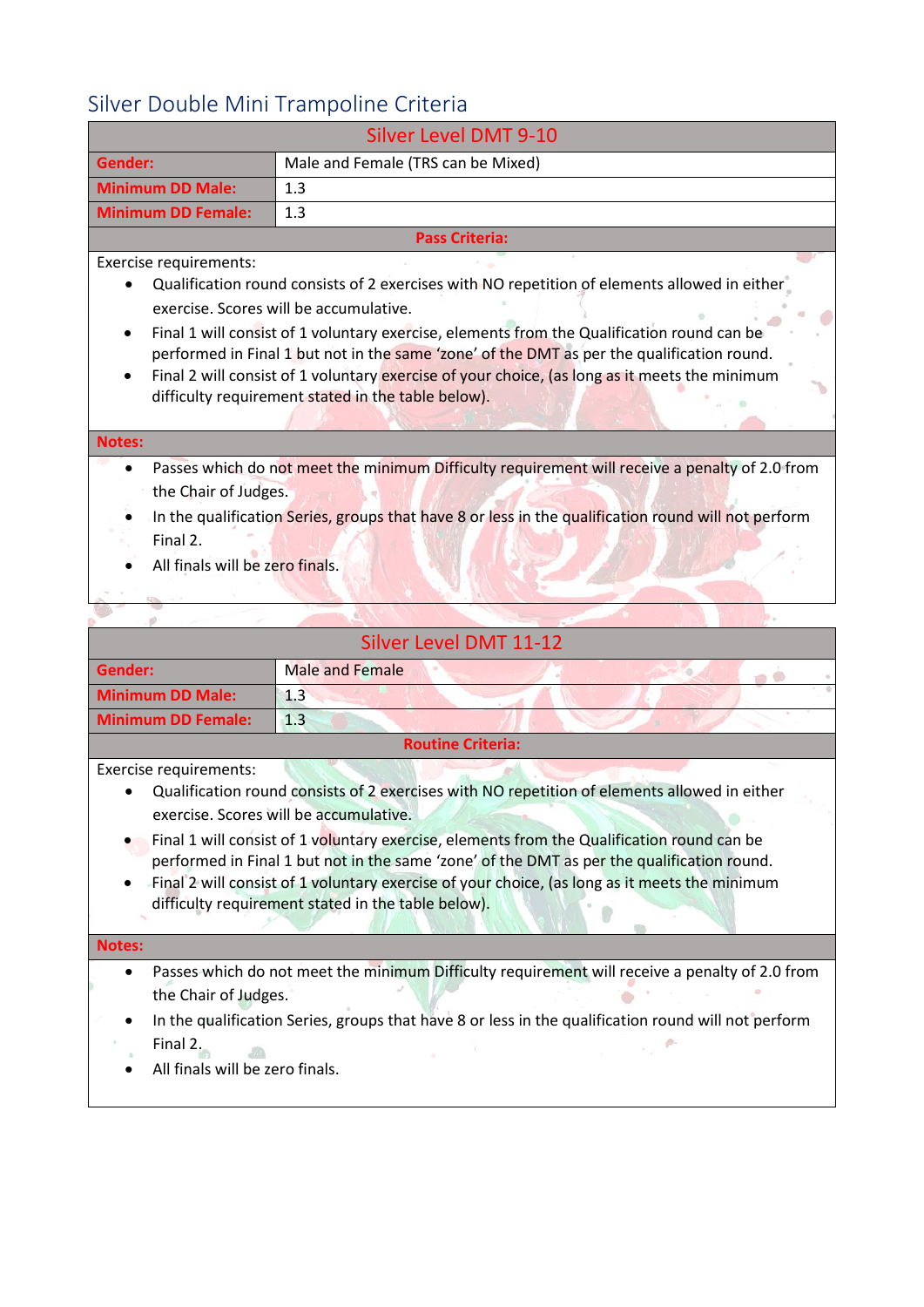| Silver Level DMT, 13-14                                             |                                                                                                                                                                                                                                                                                                                                                 |  |
|---------------------------------------------------------------------|-------------------------------------------------------------------------------------------------------------------------------------------------------------------------------------------------------------------------------------------------------------------------------------------------------------------------------------------------|--|
| Gender:                                                             | Male and Female                                                                                                                                                                                                                                                                                                                                 |  |
| <b>Minimum DD Male:</b><br>1.6                                      |                                                                                                                                                                                                                                                                                                                                                 |  |
| 1.6<br><b>Minimum DD Female:</b>                                    |                                                                                                                                                                                                                                                                                                                                                 |  |
|                                                                     | <b>Routine Criteria:</b>                                                                                                                                                                                                                                                                                                                        |  |
| Exercise requirements:                                              |                                                                                                                                                                                                                                                                                                                                                 |  |
|                                                                     | Qualification round consists of 2 exercises with NO repetition of elements allowed in either<br>exercise. Scores will be accumulative.                                                                                                                                                                                                          |  |
| $\bullet$                                                           | Final 1 will consist of 1 voluntary exercise, elements from the Qualification round can be<br>performed in Final 1 but not in the same 'zone' of the DMT as per the qualification round.<br>Final 2 will consist of 1 voluntary exercise of your choice, (as long as it meets the minimum<br>difficulty requirement stated in the table below). |  |
| <b>Notes:</b>                                                       |                                                                                                                                                                                                                                                                                                                                                 |  |
| the Chair of Judges.<br>Final 2.<br>All finals will be zero finals. | Passes which do not meet the minimum Difficulty requirement will receive a penalty of 2.0 from<br>In the qualification Series, groups that have 8 or less in the qualification round will not perform                                                                                                                                           |  |

| Silver Level DMT, 15-16   |                        |  |  |
|---------------------------|------------------------|--|--|
| Gender:                   | <b>Male and Female</b> |  |  |
| <b>Minimum DD Male:</b>   | 1.7                    |  |  |
| <b>Minimum DD Female:</b> | 1.7                    |  |  |

**ANTI KAN** 

#### **Routine Criteria:**

Exercise requirements:

 $\hat{q}^{\prime}$ 

- Qualification round consists of 2 exercises with NO repetition of elements allowed in either exercise. Scores will be accumulative.
- Final 1 will consist of 1 voluntary exercise, elements from the Qualification round can be performed in Final 1 but not in the same 'zone' of the DMT as per the qualification round.
- Final 2 will consist of 1 voluntary exercise of your choice, (as long as it meets the minimum difficulty requirement stated in the table below).

#### **Notes:**

• Passes which do not meet the minimum Difficulty requirement will receive a penalty of 2.0 from the Chair of Judges.  $\circ$ 

0

In the qualification Series, groups that have 8 or less in the qualification round will not perform Final 2.

All finals will be zero finals.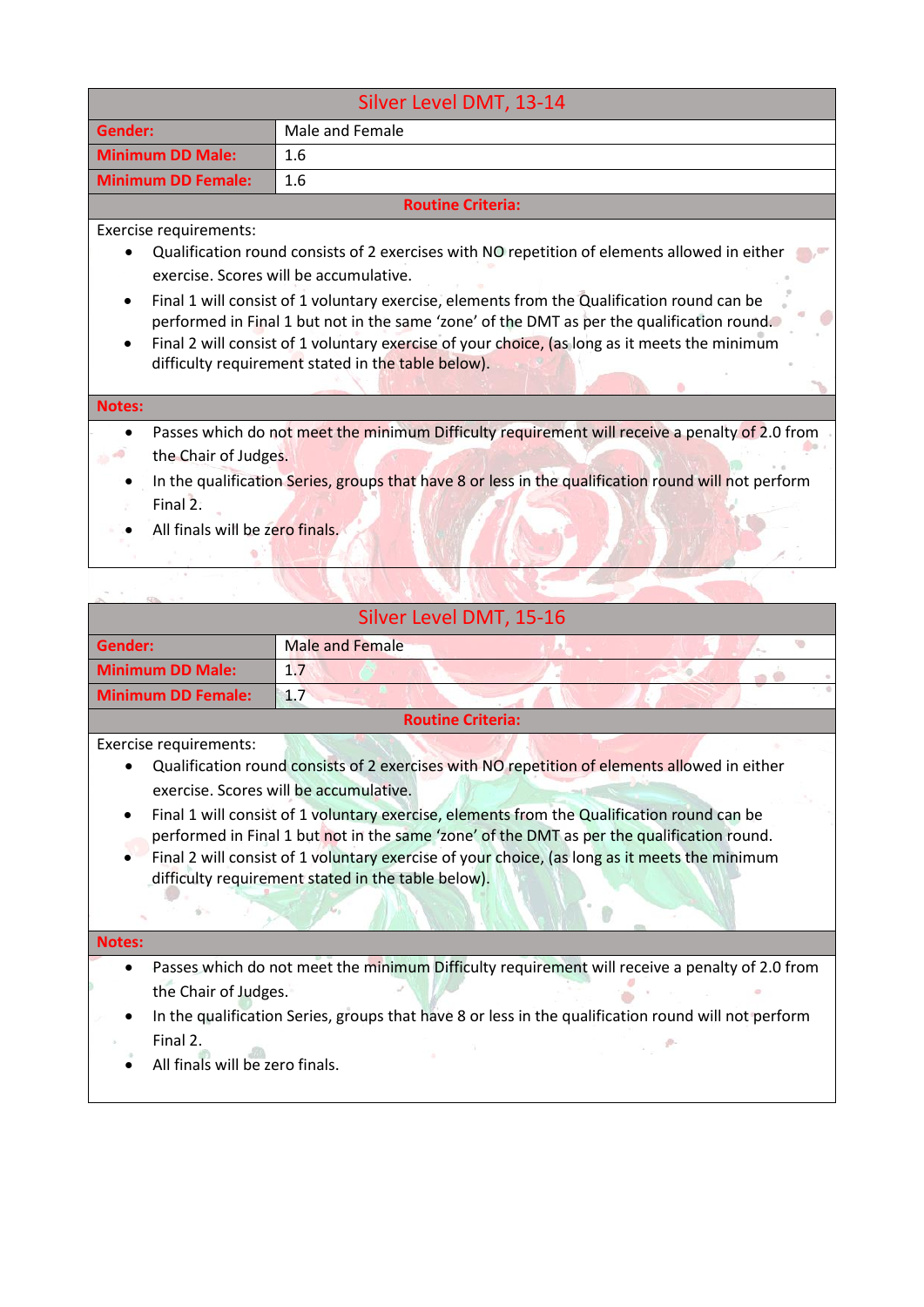| Silver Level TRI, 17+                   |                                                                                                                                                                                                                                                                                                                                                                                                                                                                                           |  |
|-----------------------------------------|-------------------------------------------------------------------------------------------------------------------------------------------------------------------------------------------------------------------------------------------------------------------------------------------------------------------------------------------------------------------------------------------------------------------------------------------------------------------------------------------|--|
| Gender:                                 | Male and Female                                                                                                                                                                                                                                                                                                                                                                                                                                                                           |  |
| <b>Minimum DD Male:</b>                 | 2.1                                                                                                                                                                                                                                                                                                                                                                                                                                                                                       |  |
| <b>Minimum DD Female:</b>               | 2.1                                                                                                                                                                                                                                                                                                                                                                                                                                                                                       |  |
|                                         | <b>Routine Criteria:</b>                                                                                                                                                                                                                                                                                                                                                                                                                                                                  |  |
| Exercise requirements:<br><b>Notes:</b> | Qualification round consists of 2 exercises with NO repetition of elements allowed in either<br>exercise. Scores will be accumulative.<br>Final 1 will consist of 1 voluntary exercise, elements from the Qualification round can be<br>performed in Final 1 but not in the same 'zone' of the DMT as per the qualification round.<br>Final 2 will consist of 1 voluntary exercise of your choice, (as long as it meets the minimum<br>difficulty requirement stated in the table below). |  |
|                                         | Passes which do not meet the minimum Difficulty requirement will receive a penalty of 2.0 from                                                                                                                                                                                                                                                                                                                                                                                            |  |
| the Chair of Judges.                    |                                                                                                                                                                                                                                                                                                                                                                                                                                                                                           |  |
| Final 2.                                | In the qualification Series, groups that have 8 or less in the qualification round will not perform                                                                                                                                                                                                                                                                                                                                                                                       |  |
| All finals will be zero finals.         |                                                                                                                                                                                                                                                                                                                                                                                                                                                                                           |  |
|                                         |                                                                                                                                                                                                                                                                                                                                                                                                                                                                                           |  |

**N**  $\mathbb{C}$ 

ä

 $\bar{1}$ 

 $d\hat{y}$ 

 $\sqrt{2}$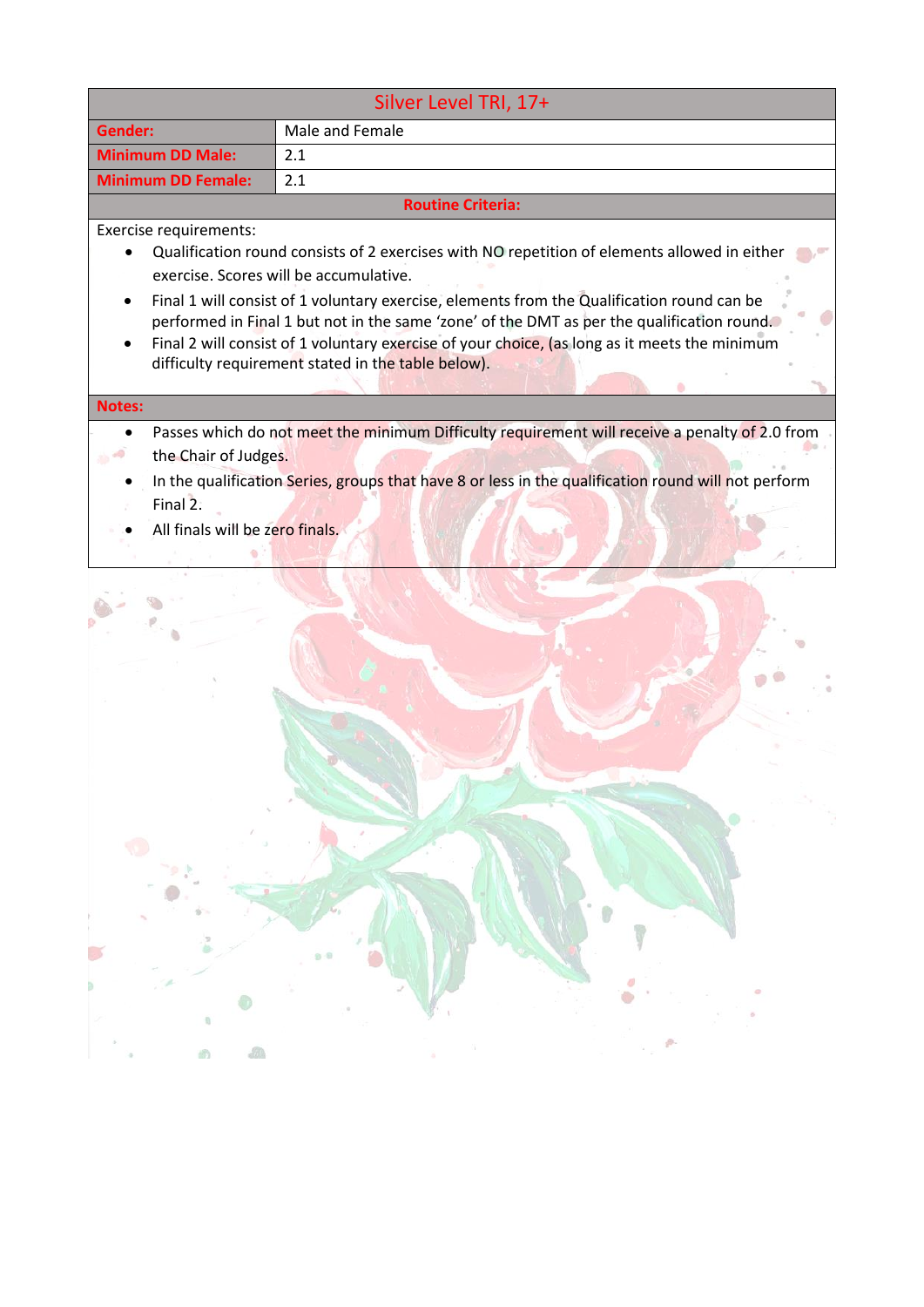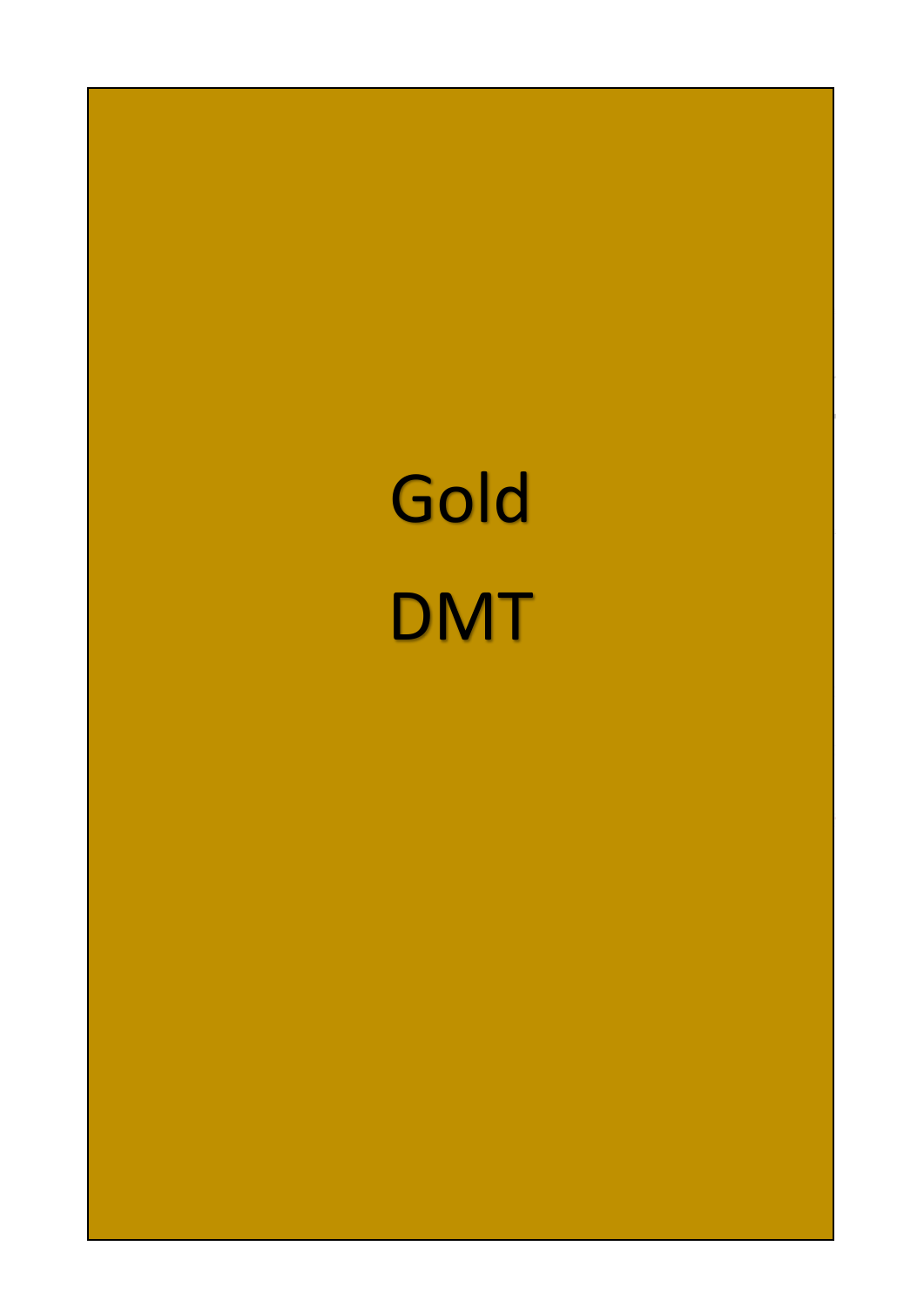# <span id="page-18-0"></span>Gold Double Mini Trampoline Criteria

| Gold Level DMT 13-14                                                                                                                                                                                                                                                         |                                                                                                                                                                                                                                                                                                                                                                                                                                                                                           |  |
|------------------------------------------------------------------------------------------------------------------------------------------------------------------------------------------------------------------------------------------------------------------------------|-------------------------------------------------------------------------------------------------------------------------------------------------------------------------------------------------------------------------------------------------------------------------------------------------------------------------------------------------------------------------------------------------------------------------------------------------------------------------------------------|--|
| Gender:                                                                                                                                                                                                                                                                      | Male and Female                                                                                                                                                                                                                                                                                                                                                                                                                                                                           |  |
| <b>Minimum DD Male:</b>                                                                                                                                                                                                                                                      | 2.1                                                                                                                                                                                                                                                                                                                                                                                                                                                                                       |  |
| <b>Minimum DD Female:</b>                                                                                                                                                                                                                                                    | 2.1                                                                                                                                                                                                                                                                                                                                                                                                                                                                                       |  |
|                                                                                                                                                                                                                                                                              | <b>Pass Criteria:</b>                                                                                                                                                                                                                                                                                                                                                                                                                                                                     |  |
| Exercise requirements:                                                                                                                                                                                                                                                       | Qualification round consists of 2 exercises with NO repetition of elements allowed in either<br>exercise. Scores will be accumulative.<br>Final 1 will consist of 1 voluntary exercise, elements from the Qualification round can be<br>performed in Final 1 but not in the same 'zone' of the DMT as per the qualification round.<br>Final 2 will consist of 1 voluntary exercise of your choice, (as long as it meets the minimum<br>difficulty requirement stated in the table below). |  |
| <b>Notes:</b>                                                                                                                                                                                                                                                                |                                                                                                                                                                                                                                                                                                                                                                                                                                                                                           |  |
| Passes which do not meet the minimum Difficulty requirement will receive a penalty of 2.0 from<br>the Chair of Judges.<br>In the qualification Series, groups that have 8 or less in the qualification round will not perform<br>Final 2.<br>All finals will be zero finals. |                                                                                                                                                                                                                                                                                                                                                                                                                                                                                           |  |
| Gold Level DMT 15-16                                                                                                                                                                                                                                                         |                                                                                                                                                                                                                                                                                                                                                                                                                                                                                           |  |
| <b>Gender:</b>                                                                                                                                                                                                                                                               | <b>Male and Female</b>                                                                                                                                                                                                                                                                                                                                                                                                                                                                    |  |
| <b>Minimum DD Male:</b>                                                                                                                                                                                                                                                      | 2.1                                                                                                                                                                                                                                                                                                                                                                                                                                                                                       |  |
| <b>Minimum DD Female:</b>                                                                                                                                                                                                                                                    | 2.1                                                                                                                                                                                                                                                                                                                                                                                                                                                                                       |  |

#### **Routine Criteria:**

Exercise requirements:

- Qualification round consists of 2 exercises with NO repetition of elements allowed in either exercise. Scores will be accumulative.
- Final 1 will consist of 1 voluntary exercise, elements from the Qualification round can be performed in Final 1 but not in the same 'zone' of the DMT as per the qualification round.
- Final 2 will consist of 1 voluntary exercise of your choice, (as long as it meets the minimum difficulty requirement stated in the table below).

#### **Notes:**

- Passes which do not meet the minimum Difficulty requirement will receive a penalty of 2.0 from the Chair of Judges.  $\bullet$
- In the qualification Series, groups that have 8 or less in the qualification round will not perform Final 2.  $\sqrt{2}$
- All finals will be zero finals.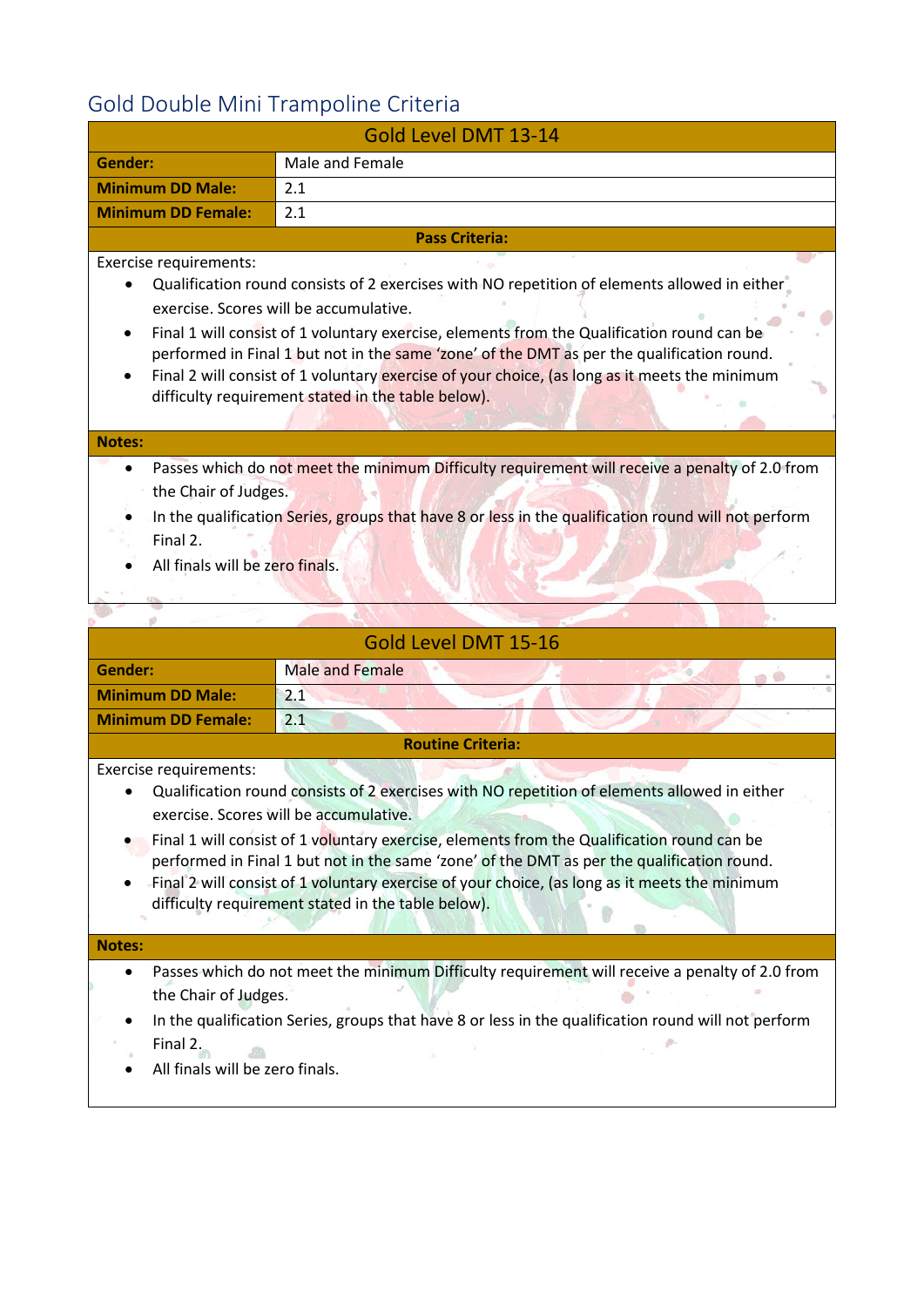| <b>Masters DMT Youth</b>                                            |                                                                                                                                                                                                                                                                                                                                                                                                                                                                                           |  |
|---------------------------------------------------------------------|-------------------------------------------------------------------------------------------------------------------------------------------------------------------------------------------------------------------------------------------------------------------------------------------------------------------------------------------------------------------------------------------------------------------------------------------------------------------------------------------|--|
| Gender:                                                             | Male and Female                                                                                                                                                                                                                                                                                                                                                                                                                                                                           |  |
| <b>Minimum DD Male:</b>                                             | 1.6                                                                                                                                                                                                                                                                                                                                                                                                                                                                                       |  |
| <b>Minimum DD Female:</b>                                           | 1.6                                                                                                                                                                                                                                                                                                                                                                                                                                                                                       |  |
|                                                                     | <b>Routine Criteria:</b>                                                                                                                                                                                                                                                                                                                                                                                                                                                                  |  |
| Exercise requirements:                                              | Qualification round consists of 2 exercises with NO repetition of elements allowed in either<br>exercise. Scores will be accumulative.<br>Final 1 will consist of 1 voluntary exercise, elements from the Qualification round can be<br>performed in Final 1 but not in the same 'zone' of the DMT as per the qualification round.<br>Final 2 will consist of 1 voluntary exercise of your choice, (as long as it meets the minimum<br>difficulty requirement stated in the table below). |  |
| <b>Notes:</b>                                                       |                                                                                                                                                                                                                                                                                                                                                                                                                                                                                           |  |
| the Chair of Judges.<br>Final 2.<br>All finals will be zero finals. | Passes which do not meet the minimum Difficulty requirement will receive a penalty of 2.0 from<br>In the qualification Series, groups that have 8 or less in the qualification round will not perform                                                                                                                                                                                                                                                                                     |  |
|                                                                     |                                                                                                                                                                                                                                                                                                                                                                                                                                                                                           |  |

| <b>Masters DMT Junior</b> |                 |  |  |
|---------------------------|-----------------|--|--|
| Gender:                   | Male and Female |  |  |
| <b>Minimum DD Male:</b>   | 2.7             |  |  |
| <b>Minimum DD Female:</b> | 2.7             |  |  |

#### **Routine Criteria:**

Exercise requirements:

 $\tilde{\eta}$  .

- Qualification round consists of 2 exercises with NO repetition of elements allowed in either exercise. Scores will be accumulative.
- Final 1 will consist of 1 voluntary exercise, elements from the Qualification round can be performed in Final 1 but not in the same 'zone' of the DMT as per the qualification round.
- Final 2 will consist of 1 voluntary exercise of your choice, (as long as it meets the minimum difficulty requirement stated in the table below).

#### **Notes:**

• Passes which do not meet the minimum Difficulty requirement will receive a penalty of 2.0 from the Chair of Judges.  $\circ$ 

0

In the qualification Series, groups that have 8 or less in the qualification round will not perform Final 2.

All finals will be zero finals.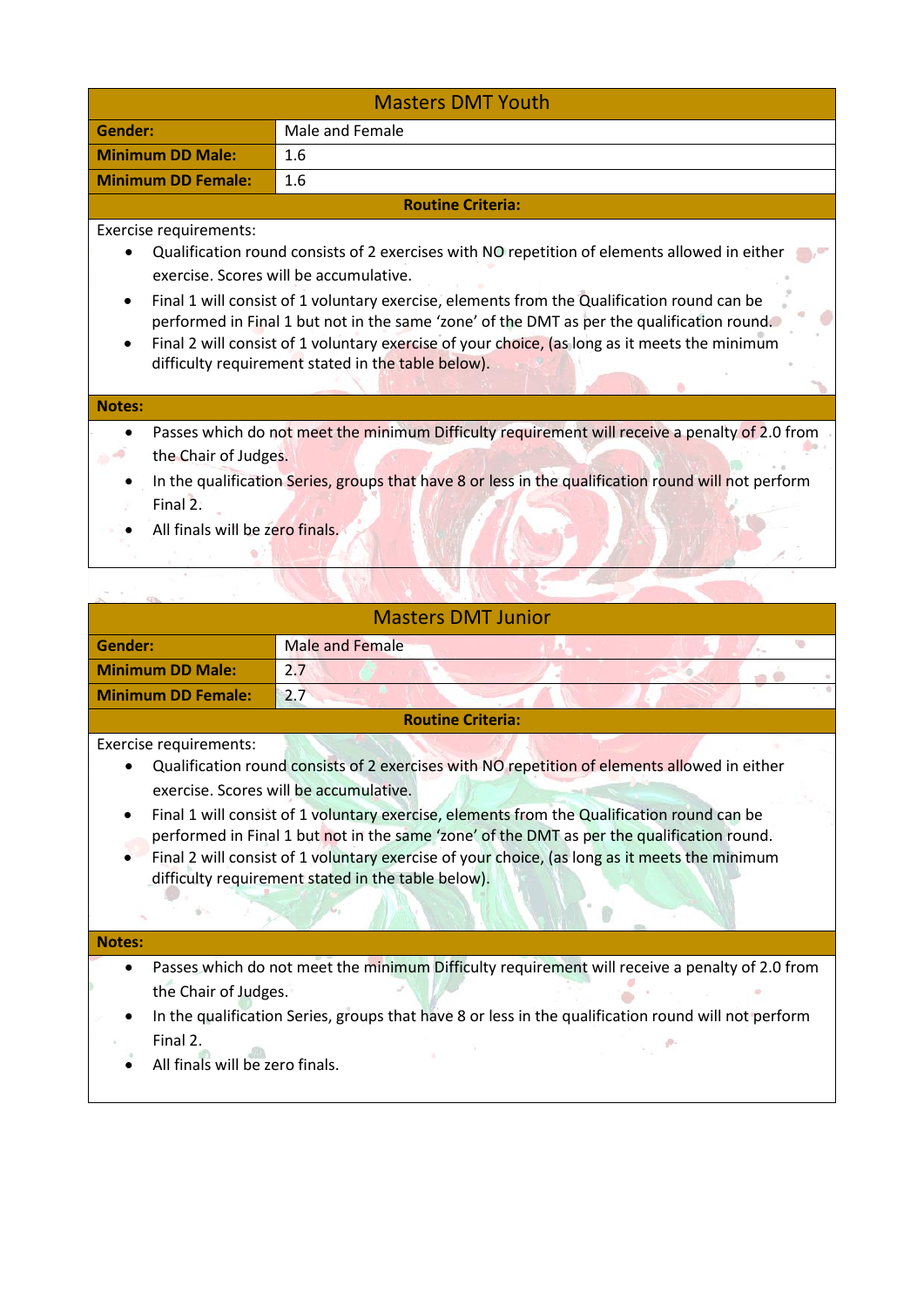|                                                                     | <b>Masters DMT Senior</b>                                                                                                                                                                                                                                                                                                                                                                                                                                                                 |
|---------------------------------------------------------------------|-------------------------------------------------------------------------------------------------------------------------------------------------------------------------------------------------------------------------------------------------------------------------------------------------------------------------------------------------------------------------------------------------------------------------------------------------------------------------------------------|
| <b>Gender:</b>                                                      | Male and Female                                                                                                                                                                                                                                                                                                                                                                                                                                                                           |
| <b>Minimum DD Male:</b>                                             | 4.4                                                                                                                                                                                                                                                                                                                                                                                                                                                                                       |
| <b>Minimum DD Female:</b>                                           | 3.0                                                                                                                                                                                                                                                                                                                                                                                                                                                                                       |
|                                                                     | <b>Routine Criteria:</b>                                                                                                                                                                                                                                                                                                                                                                                                                                                                  |
| Exercise requirements:<br><b>Notes:</b>                             | Qualification round consists of 2 exercises with NO repetition of elements allowed in either<br>exercise. Scores will be accumulative.<br>Final 1 will consist of 1 voluntary exercise, elements from the Qualification round can be<br>performed in Final 1 but not in the same 'zone' of the DMT as per the qualification round.<br>Final 2 will consist of 1 voluntary exercise of your choice, (as long as it meets the minimum<br>difficulty requirement stated in the table below). |
| the Chair of Judges.<br>Final 2.<br>All finals will be zero finals. | Passes which do not meet the minimum Difficulty requirement will receive a penalty of 2.0 from<br>In the qualification Series, groups that have 8 or less in the qualification round will not perform                                                                                                                                                                                                                                                                                     |
|                                                                     |                                                                                                                                                                                                                                                                                                                                                                                                                                                                                           |

a

**N**  $\mathbb{C}$ 

ä

 $\bar{1}$ 

奶

 $\sqrt{2}$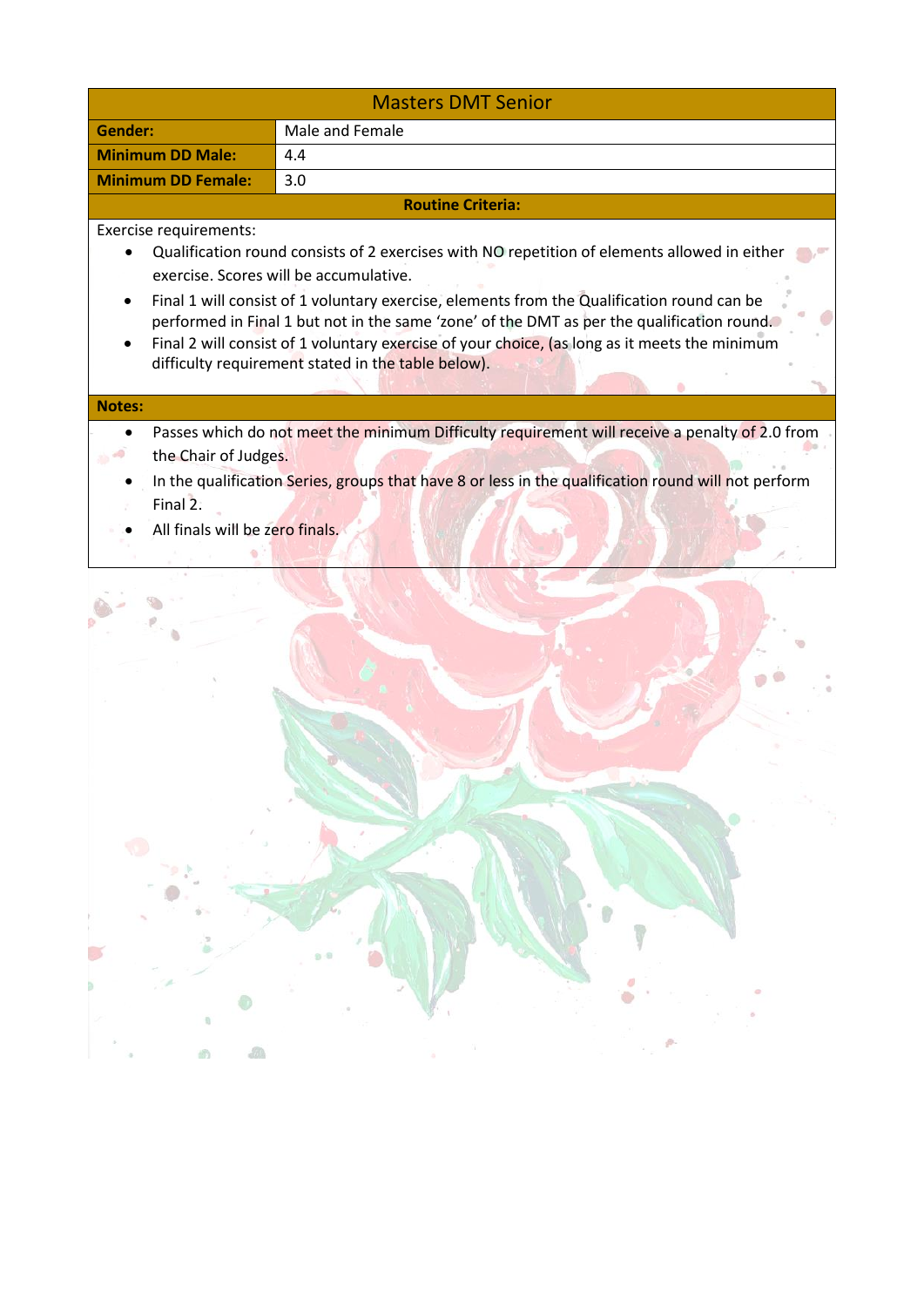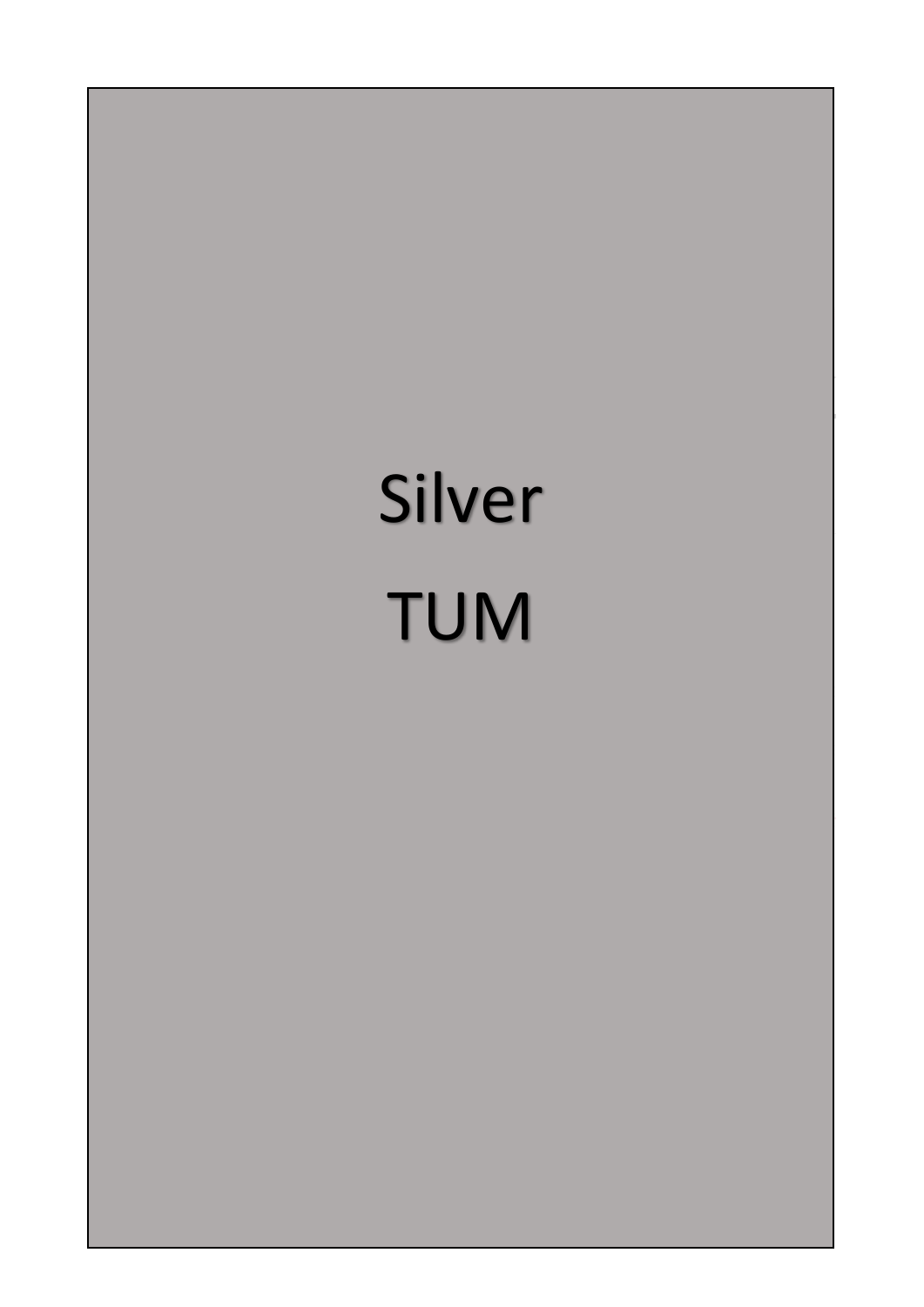# <span id="page-22-0"></span>Tumbling Silver English Championships

**Object:** The English Silver competition will offer gymnasts the chance to taste FIG competition while relying largely on the NDP base they are coming from. This competition is for gymnasts from the NDP section of the tumbling discipline.

**Entry:** Regions will need to nominate gymnasts to the English Silver Championship by **18th May 2022**.



**Recommendation:** Regions run one or more selection event between 01/01/22 and 17/05/22. Direct nomination by the TC/Regional selection panel is acceptable. Regions can also select from their squad programme if they wish.

| Event grades and age bands: |           |           |           |       |
|-----------------------------|-----------|-----------|-----------|-------|
| Grades                      | Age Bands |           |           |       |
| Club <sub>5</sub>           | $9 - 10$  | $11 - 12$ | $13+$     |       |
| Club <sub>6</sub>           | $9 - 10$  | $11 - 12$ | $13+$     |       |
| Regional 1                  | $9 - 10$  | $11 - 12$ | $13+$     |       |
| <b>Regional 2</b>           | $10 - 12$ | $13 - 14$ | $15+$     |       |
| <b>Regional 3</b>           | U13       | 013       |           |       |
| Regional 4                  | $9 - 10$  | $11 - 12$ | $13 - 14$ | $15+$ |

The competition organisers reserve the right to make any changes needed to the running order of the competition and the below is for guidance only. Below is for guidance only.

| Day of Event | <b>Podium Training</b>                 | Competing                              |
|--------------|----------------------------------------|----------------------------------------|
| Friday       | Club grades 5 & 6, Regional Grade 1, 2 | N/A                                    |
|              | (evening)                              |                                        |
| Saturday     | Regional grades 3, 4                   | Club grades 5 & 6, Regional Grade 1, 2 |
|              | (evening)                              |                                        |
| Sunday       | N/A                                    | Regional grades 3 & 4                  |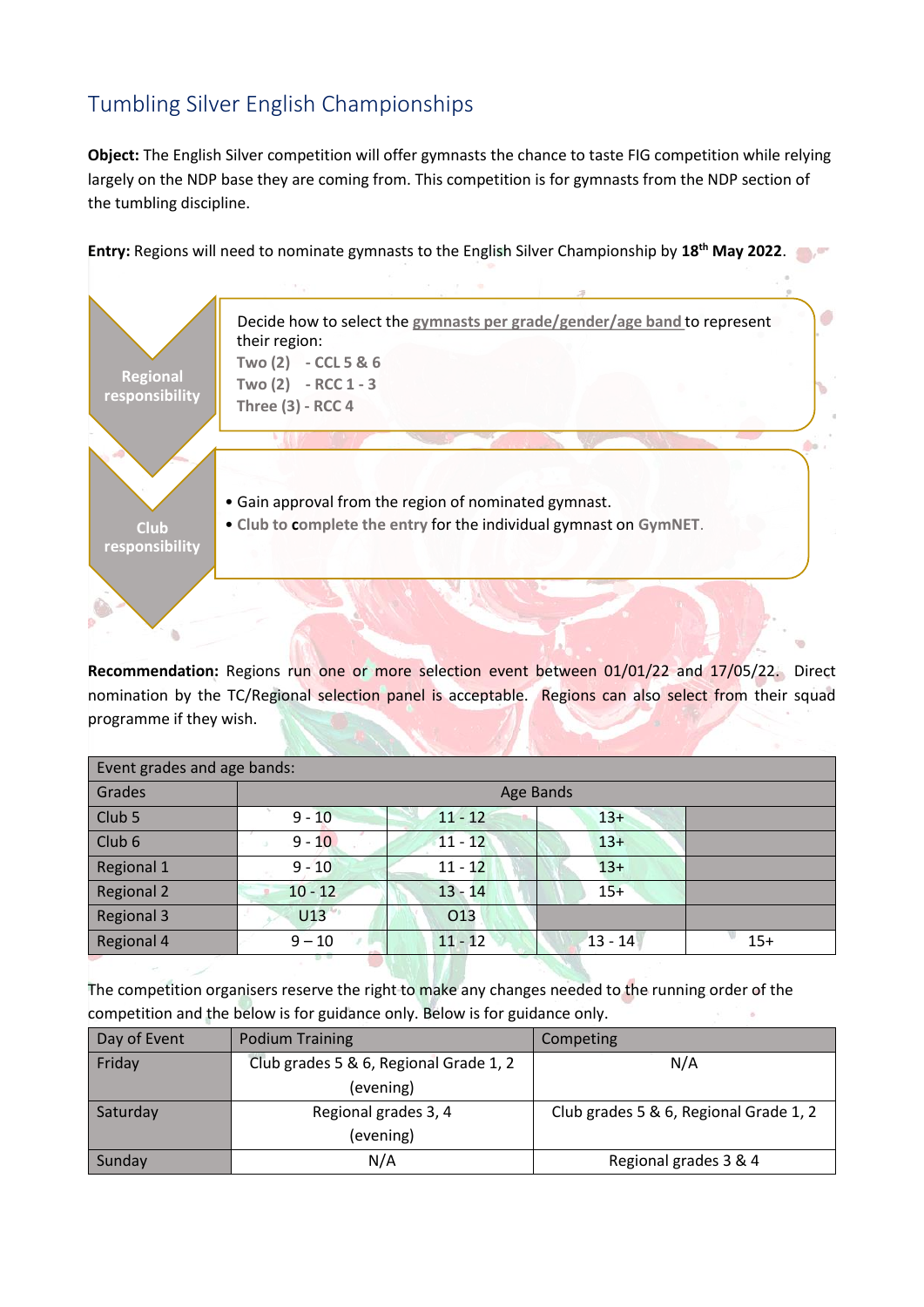# <span id="page-23-0"></span>Tumbling Silver Pass Criteria

| Tumbling Silver Pass Criteria                                                                               |
|-------------------------------------------------------------------------------------------------------------|
| Club Levels 5 & 6                                                                                           |
| Gymnasts will complete runs 1 & 2 as specified in the Tumbling Club Cup series & Finals 2022.<br>$\bullet$  |
| This can be found in the British Gymnastic handbook at the link below.                                      |
| 3 <sup>rd</sup> Run Requirements                                                                            |
| In addition, they will perform a third voluntary run. Run 3 will have 6 elements, the elements<br>$\bullet$ |
| will use FIG values. Run 3 will be marked from 10, the same as runs 1 & 2, but will carry an                |
| additional difficulty value.                                                                                |
| <b>Notes</b>                                                                                                |
| British Gymnastics website > Technical Information > Competition Handbook                                   |
| The medalists will be determined by using the cumulative E scores from all 3 runs $+$ the D value           |
| of run 3.                                                                                                   |
| For all events, coaches should submit a tariff sheet on the day of the competition.                         |
|                                                                                                             |
| Regional Challenge Cup Levels 1-3                                                                           |
| Gymnasts from Regional Challenge Cup Levels 1-3 will compete:                                               |
| Regional 1-3 Gymnasts will complete runs 1 & 2 as specified in the TUM Regional Challenge Cup               |
| Series & Final 2022 handbook                                                                                |
| 3 <sup>rd</sup> Run Requirements                                                                            |
| Run 3 for regional 1 will have 6 elements, the elements will use FIG values. Run 3 will be marked           |
| from 10                                                                                                     |
| Run 3 for regional 2-3 will have 8 elements, the elements will use FIG values. Run 3 will be                |
| marked from 10                                                                                              |
| <b>Notes</b>                                                                                                |
| British Gymnastics website > Technical Information > Competition Handbook.                                  |
| The medalists will be determined using the cumulative E scores from all 3 runs + the D value of             |
| runs 2 & 3.                                                                                                 |
| For all events, coaches should submit a tariff sheet on the day of the competition.<br>٠                    |
|                                                                                                             |
| Regional Challenge Cup Level 4                                                                              |
| Gymnasts from Regional Challenge Cup Level 4 will compete:                                                  |
| Regional 4 gymnasts will complete run 1 of the set runs, set out in the TUM Regional Challenge<br>٠         |

**Cup Series & Final 2022** handbook

#### 2<sup>nd</sup> & 3<sup>rd</sup> Run Requirements

- Runs 2 and 3 are voluntary runs as per **TUM Regional Challenge Cup Series & Final 2022** handbook
- Runs 2 and 3 for regional 4 will have 8 elements, the elements will use FIG values. Runs 2 and 3 will be marked from 10

Notes

- [British Gymnastics website > Technical Information > Competition Handbook.](https://www.british-gymnastics.org/technical-information/competition-handbooks/tumbling)
- The medalists will be determined using the cumulative E scores from all 3 runs + the D value of runs 2 & 3.
- For all events, coaches should submit a tariff sheet on the day of the competition.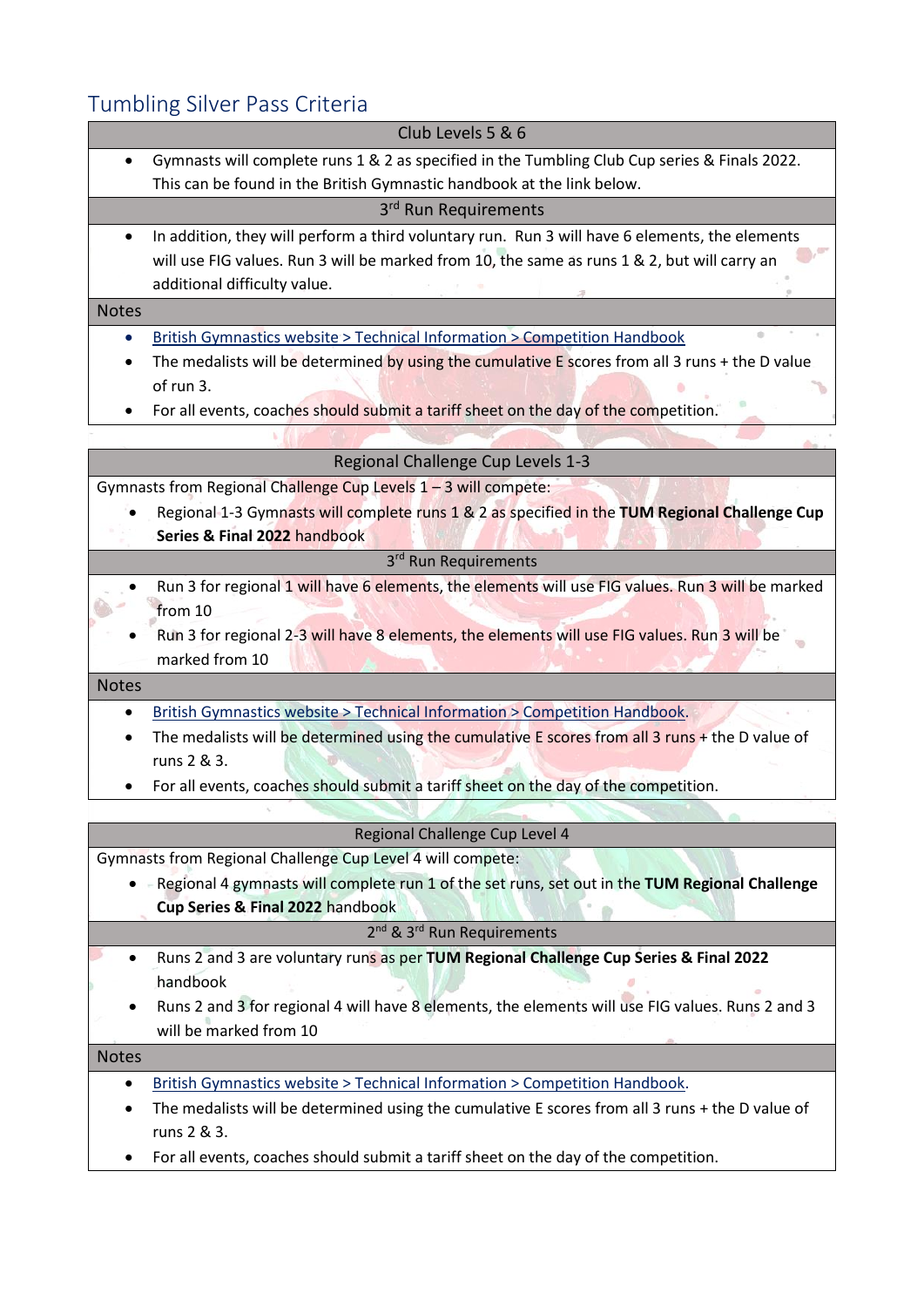<span id="page-24-0"></span>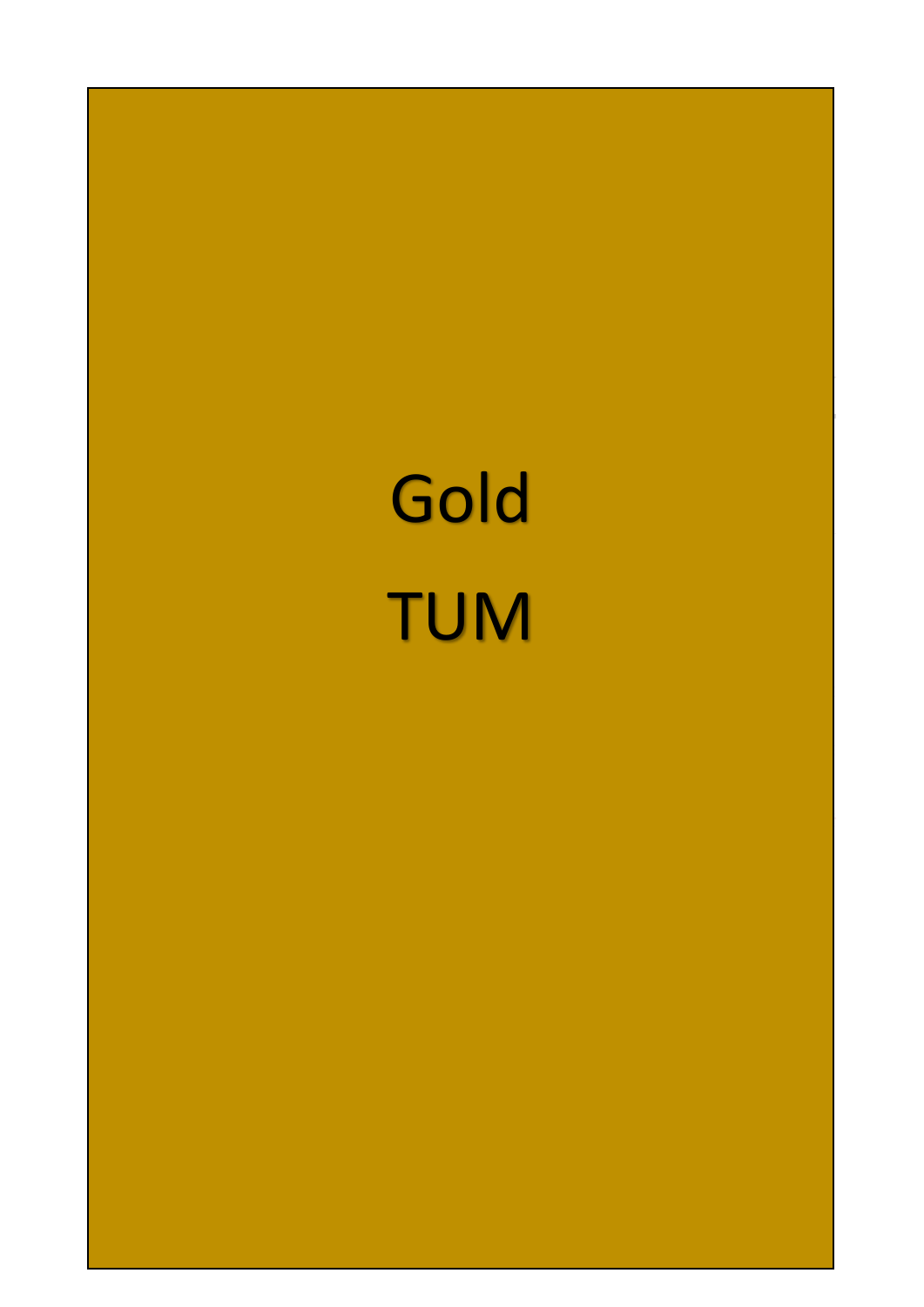**Object:** We will adopt a similar format to the WAG and World Championships to help prepare the GB teams. It will be the only domestic competition that offers the gymnasts and coaches the opportunity to duplicate the competition pattern gymnasts will experience at the World events.

| <b>Competition Entry</b>                                                                                                                                                                         |                                                                                                                                  |    |           |                                                                                                |           |           |        |  |
|--------------------------------------------------------------------------------------------------------------------------------------------------------------------------------------------------|----------------------------------------------------------------------------------------------------------------------------------|----|-----------|------------------------------------------------------------------------------------------------|-----------|-----------|--------|--|
| Age Groups:                                                                                                                                                                                      |                                                                                                                                  | 10 | $11 - 12$ | $13 - 14$                                                                                      | $15 - 16$ | $17 - 21$ | Senior |  |
| <b>Notes</b>                                                                                                                                                                                     |                                                                                                                                  |    |           |                                                                                                |           |           |        |  |
| ٠                                                                                                                                                                                                | Limited to the top 16 English Gymnasts of each gender and age group listed above, ranked from                                    |    |           |                                                                                                |           |           |        |  |
|                                                                                                                                                                                                  | the 'Spring Event Series'.                                                                                                       |    |           |                                                                                                |           |           |        |  |
|                                                                                                                                                                                                  | Guests can apply to enter the event, but they won't take the place of an English Gymnasts                                        |    |           |                                                                                                |           |           |        |  |
|                                                                                                                                                                                                  | Guests will need to be approved by the English Gymnastic Technical Committee prior to the                                        |    |           |                                                                                                |           |           |        |  |
|                                                                                                                                                                                                  | competition.                                                                                                                     |    |           |                                                                                                |           |           |        |  |
| <b>Competition Run Criteria</b>                                                                                                                                                                  |                                                                                                                                  |    |           |                                                                                                |           |           |        |  |
| Age Group: 10                                                                                                                                                                                    |                                                                                                                                  |    |           |                                                                                                |           |           |        |  |
|                                                                                                                                                                                                  | 10 age group gymnasts will perform 2 voluntary exercises; all skills will use FIG values.<br>இல்.<br>There will be no final run. |    |           |                                                                                                |           |           |        |  |
|                                                                                                                                                                                                  |                                                                                                                                  |    |           |                                                                                                |           |           |        |  |
|                                                                                                                                                                                                  | Medals will be awarded for the top 3 based on the combined total score of the two runs.                                          |    |           |                                                                                                |           |           |        |  |
|                                                                                                                                                                                                  |                                                                                                                                  |    |           |                                                                                                |           |           |        |  |
| Preliminaries: $11 - 12$ , $13 - 14$ , $15 - 16$ , 17 -21, and Senior                                                                                                                            |                                                                                                                                  |    |           |                                                                                                |           |           |        |  |
|                                                                                                                                                                                                  | Gymnasts will perform 2 voluntary exercises in the preliminary round                                                             |    |           |                                                                                                |           |           |        |  |
|                                                                                                                                                                                                  | No repeat of elements within and/or between the two passes, irrespective of preceding element.                                   |    |           |                                                                                                |           |           |        |  |
|                                                                                                                                                                                                  | The only repeatable elements are: round offs, whips, flics and single Salto with single twist.                                   |    |           |                                                                                                |           |           |        |  |
| Finals: $11 - 12$ , $13 - 14$ , and $15 - 16$                                                                                                                                                    |                                                                                                                                  |    |           |                                                                                                |           |           |        |  |
| $\bullet$                                                                                                                                                                                        | Top 8 Final 1 (F1): Gymnasts with the top eight (8) best scores from a single exercise in the                                    |    |           |                                                                                                |           |           |        |  |
|                                                                                                                                                                                                  | preliminary round will progress to compete in 'Final 1' (F1), where gymnasts perform one                                         |    |           |                                                                                                |           |           |        |  |
|                                                                                                                                                                                                  | voluntary exercise from a Zero start.                                                                                            |    |           |                                                                                                |           |           |        |  |
|                                                                                                                                                                                                  |                                                                                                                                  |    |           | The only repeatable elements are: round offs, whips, flics and single Salto with single twist. |           |           |        |  |
| Finals: 17 -21, and Senior                                                                                                                                                                       |                                                                                                                                  |    |           |                                                                                                |           |           |        |  |
| $\bullet$                                                                                                                                                                                        | Top 8 Final 1 (F1): Gymnasts with the top eight (8) best scores from a single exercise in the                                    |    |           |                                                                                                |           |           |        |  |
|                                                                                                                                                                                                  | preliminary round will progress to compete in 'Final 1' (F1), where gymnasts perform one                                         |    |           |                                                                                                |           |           |        |  |
|                                                                                                                                                                                                  | voluntary exercise from a Zero start.                                                                                            |    |           |                                                                                                |           |           |        |  |
| Top 4 Final 2 (F2): Gymnasts with the top four (4) F1 scores qualify to Final 2 (F2), where the<br>gymnasts perform one voluntary exercise from a Zero start. No elements may be repeated within |                                                                                                                                  |    |           |                                                                                                |           |           |        |  |
|                                                                                                                                                                                                  |                                                                                                                                  |    |           |                                                                                                |           |           |        |  |
| and/or between F1 and F2.                                                                                                                                                                        |                                                                                                                                  |    |           |                                                                                                |           |           |        |  |
|                                                                                                                                                                                                  |                                                                                                                                  |    |           | The only repeatable elements are: round offs, whips, flics and single Salto with single twist. |           |           |        |  |
|                                                                                                                                                                                                  |                                                                                                                                  |    |           |                                                                                                |           |           |        |  |

The competition organisers reserve the right to make any changes needed to the running order of the competition and the below is for guidance only.

### <span id="page-25-0"></span>Competition Format:

Saturday will contain age groups, **10, 11 – 12 & 13 – 14 and Senior (prelims only)**. Age groups 10, 11 – 12 and 13 – 14 will perform their preliminary runs and final 1 (F1) and final 2 (F2). All finals are from **Zero**.

 $\mathcal{O}_{\mathcal{A}}$ 

**Senior** competitors will compete their preliminary rounds during Saturday and finals 1 & 2 will be completed on the Sunday.

 $\alpha_{\rm{max}}=0.5$